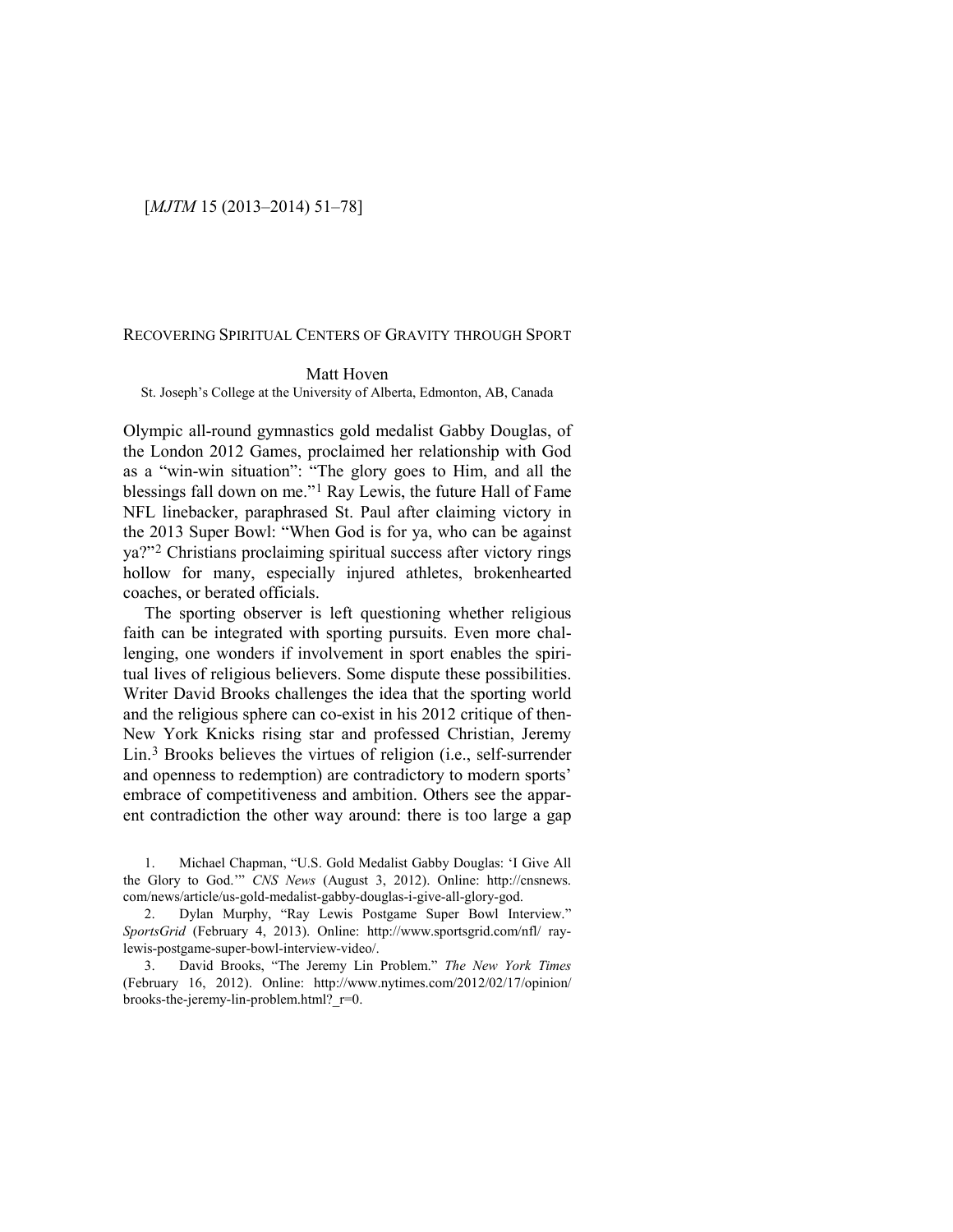between athletics and culture. Particularly for Christian educational institutions, there can be outrage over the gap between the Christian mission of a school and its ethical standards for student athletes and its athletic programs.[4](#page-1-0) Still others, in their critiques of outspoken Christian athletes like Ray Lewis, categorically state that Christians should look at professional athletes less as role models and more as examples of sinners.[5](#page-1-1)

Despite these negative critiques of the topic, scholarly examination of the area of sport and religion is taking strides forward. Numerous examples in the English-speaking world of academic research centers, dedicated journals, special sport issues in theological/historical journals, conferences, and edited books reflect the reality of a rising interest in understanding an area that is often not given more than a superficial glance.<sup>[6](#page-1-2)</sup> In response,

- 4. Hoffman, "Whatever Happened to Play?"
- 5. Galli, "Christian Athletes Are Not Role Models."

<span id="page-1-2"></span><span id="page-1-1"></span><span id="page-1-0"></span>6. Watson and Parker offer an overview of this activity in a thorough review of the state of sport and Christian scholarship in "Sports and Christianity." Their overview provides several examples of scholarship and research completed in this field. Academic research centers such as The Mirenda Centre for Sport, Spirituality, and Character Development (Neumann University, Philadelphia) and the Centre of Sport, Spirituality and Religion (University of Gloucestershire, UK) have completed surveys on youth in sport and published a number of scholarly pieces. The American Academy of Religion includes a specialist group/section in Religion, Sport, and Play at its annual conference. Two journals, the *International Journal of Religion and Sport* and the *Journal of the Christian Society for Kinesiology and Leisure Studies*, began publication in 2009 and 2010 respectively. Several theologically-related journals offered special issues on the topic of sport: *Concilium* 5, no. 205 (1985); *International Journal of Children's Spirituality* 18 no. 1 (2013) Special Issue—*Spirituality and Physicality: Crossing Thresholds*; *Studies in Christian Ethics* 25, no. 1 (2012) Special Issue— *Christian Ethics and Sport*; *Anvil: An Evangelical Journal for Theology and Mission* 28, no. 1 (2012) Special Issue—*Christianity and Sport*; *Theology* 114, no. 4 (2012) Special Issue—*Sport and Theology*; *Practical Theology* 5, no. 2 (2012) Special Issue—*Sport*; *Interface: A Forum for Theology in the World* 11, no. 1 (2009) Special Issue—*Sport and Spirituality: An Exercise in Everyday Theology*; and *Stadion: International Journal of the History of Sport* 35 (2009) Special Issue—*Sport and Religion.* Several edited books feature articles from conferences on sport and spirituality, most notably, Watson and Parker, *Sports and Christianity* and Parry et al., *Theology, Transcendence, and Ethics in*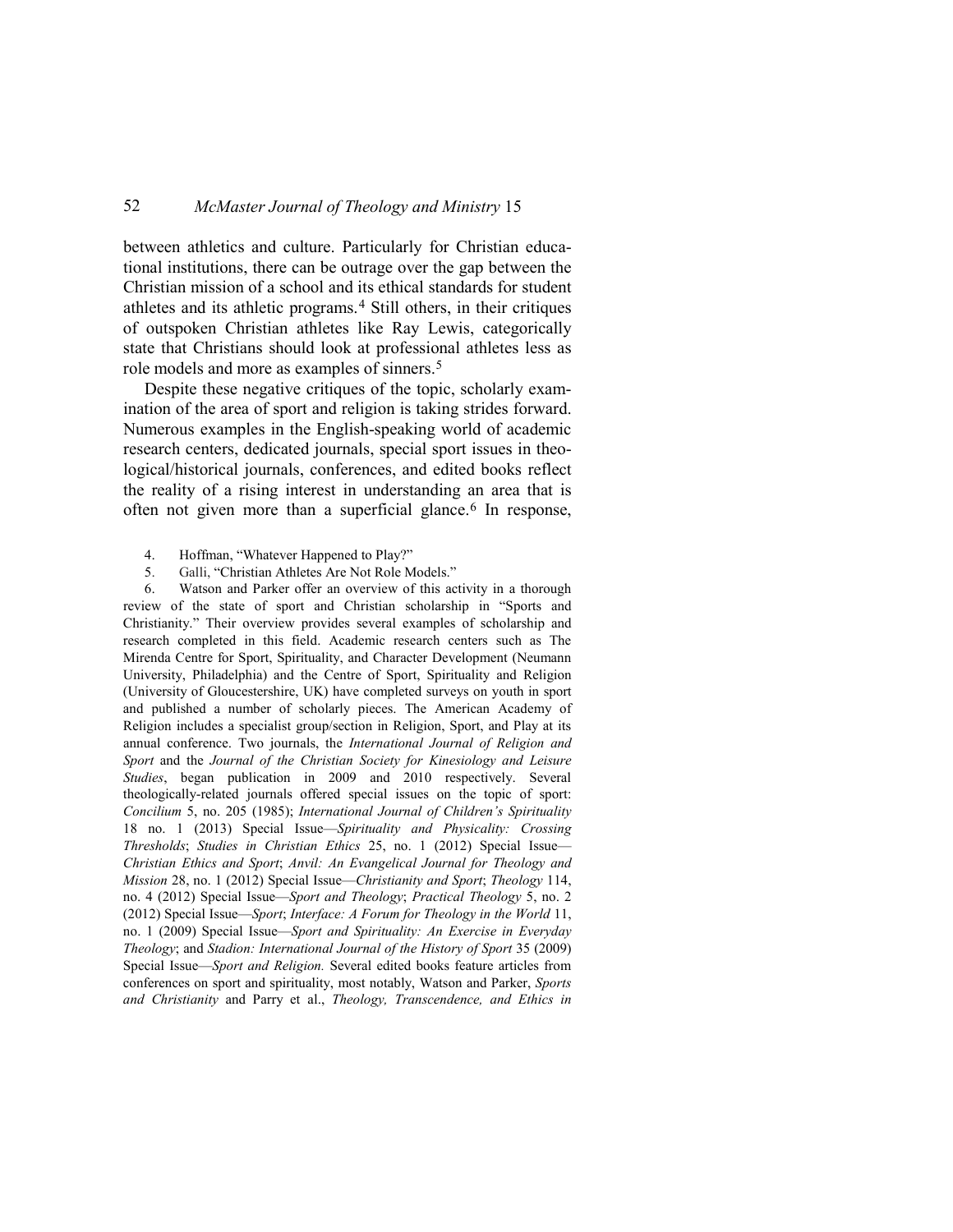authors give direction to a field of thought that appears to be receiving more notice. American theologian Patrick Kelly complains that a narrow focus on a negative, Calvinist view of sport has neglected many of the "theological and spiritual traditions and [of] sport in the West," especially the more harmonious vision of faith and sport as found in "the medieval and early modern periods in Europe."[7](#page-2-0) Drawing from historical examples, Kelly presents patristic theology's rejection of dualistic theology and the embrace by early Jesuit education of physical activity as part of the basis for further research into the theory and practice of spiritualties in sport. His concern for a "more harmonious vision of faith and sport" reverberates with other scholars who believe that churches are overlooking a vital element of culture—sport. German ethicist Stephan Goertz weighs the implications of sport as "a sign of the times."[8](#page-2-1) He worries that Christians might be seduced into neglecting the concrete "social and cultural contexts, in which sport is practiced today."[9](#page-2-2) As Western society becomes more "bodily-motivated," sport inhabits "certain experiential spaces [that] are no longer in the realm" of churches.[10](#page-2-3) In other words, churches are asked to find a place where those involved in sport are "allowed and able to interpret their practice in the context of the Christian faith."[11](#page-2-4) United Kingdom scholars Nick Watson and Andrew Parker broaden this perspective. They argue that greater attention needs to be paid to experiences of players, coaches, and officials and how they reconcile religious beliefs and practices with the modern sporting culture.[12](#page-2-5) Based upon the sporting practices of

<span id="page-2-1"></span><span id="page-2-0"></span>*Sport*. Finally, the Vatican began a "Church and Sport Office" as part of the Pontifical Council for the Laity (2004) for highlighting the recreational, educational, and pastoral dimensions of sport.

- 7. Kelly, *Catholic Perspectives on Sports*, 1.
- <span id="page-2-2"></span>8. Goertz, "Sport as a Sign of the Times," 190.
- <span id="page-2-3"></span>9. Ibid., 192.
- 10. Ibid., 204–5.
- <span id="page-2-4"></span>11. Ibid., 205.
- <span id="page-2-5"></span>12. Watson and Parker, "Sports and Christianity," 41.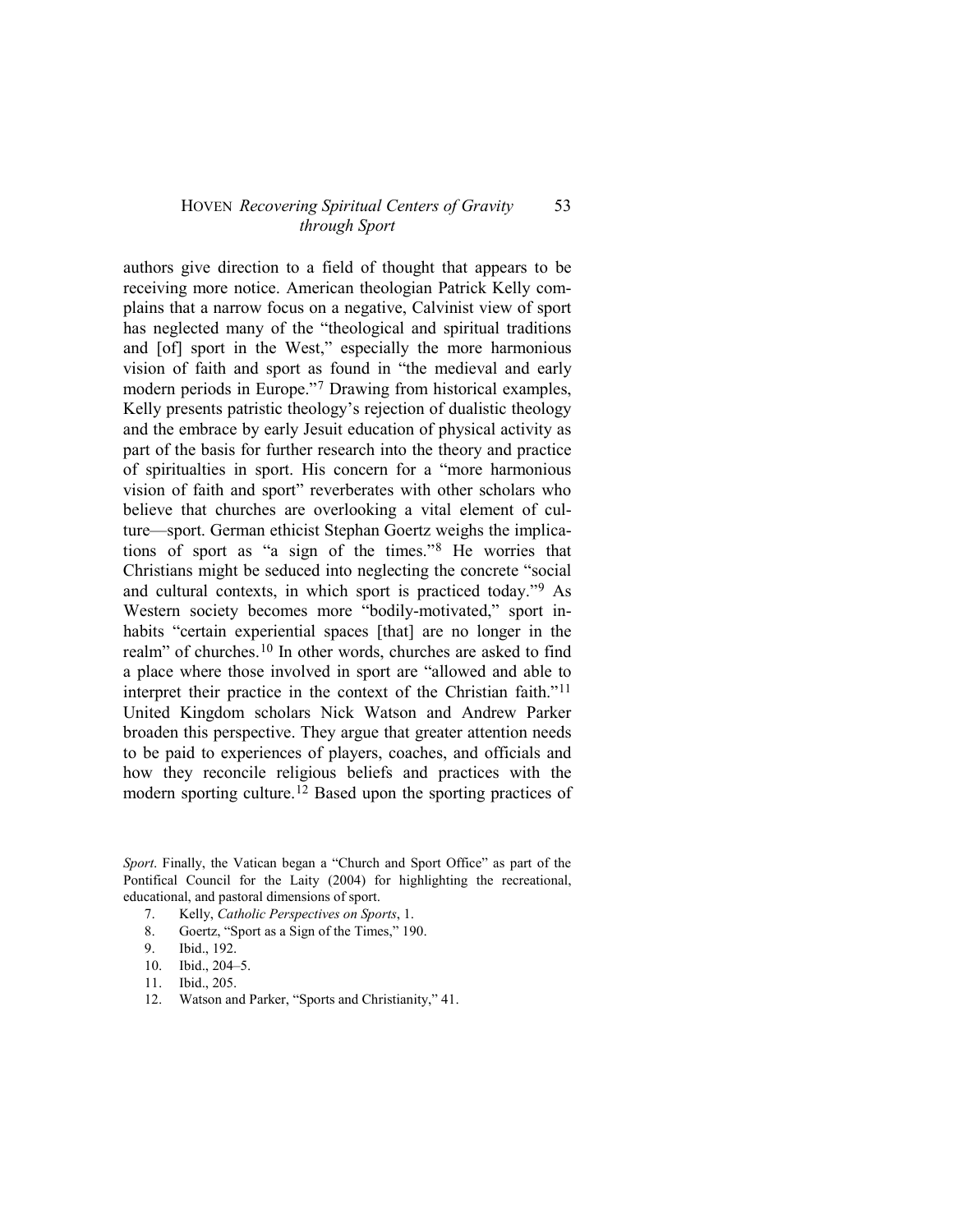these parties, can churches better grasp the role of sport as a current "sign of the times"?

Educator and kinesiologist Shirl Hoffman, in his historical survey of sport and faith in the United States and beyond, criticizes evangelical Christians for their unreflective embrace of modern sport yet sees possibilities for spiritual growth through sporting activities. He argues that Christians need to approach sports not as immediate, feel-good experiences that threaten human flourishing in the long term, "but as times and places for recovering our spiritual centers of gravity and for rehearsing spiritual truths."<sup>13</sup> By engaging the sporting realm as an important element of culture, Christians open themselves to the possibility of personal growth and deeper reflection in their lives of faith. In "recovering our spiritual centers of gravity and for rehearsing spiritual truths" through sporting activity, Christians seek to embrace all that is good in sport and the life-giving moments for persons and communities found therein.

But where does one start? It is necessary to examine first the significance of sport in society and the experiences of persons involved in sport. Inquiry into the level of experience, as the beginning of a mediating theology,  $14$  attempts to uncover and apprehend the information or circumstances of people in sport. A better grasp of the positive or negative experiences people have in sport as related to basic spiritual experiences opens the door for further theological reflection into this rising, though often disregarded, area of study.

This paper establishes a means by which sporting experiences as spiritual experiences can be appropriately contemplated. In this way, sporting experiences can be better appreciated, in Hoffman's words, "as times and places for recovering our spiritual centers of gravity and for rehearsing spiritual truths."<sup>[15](#page-3-2)</sup> The goal is to establish a framework for uncovering the multitude of possible spiritual experiences in sport. The paper is divided into three parts: The Significance of Sport in Society; A

- <span id="page-3-0"></span>13. Hoffman, *Good Game*, 292.
- <span id="page-3-1"></span>14. Lonergan, *Method in Theology*, 135.
- <span id="page-3-2"></span>15. Hoffman, *Good Game*, 292.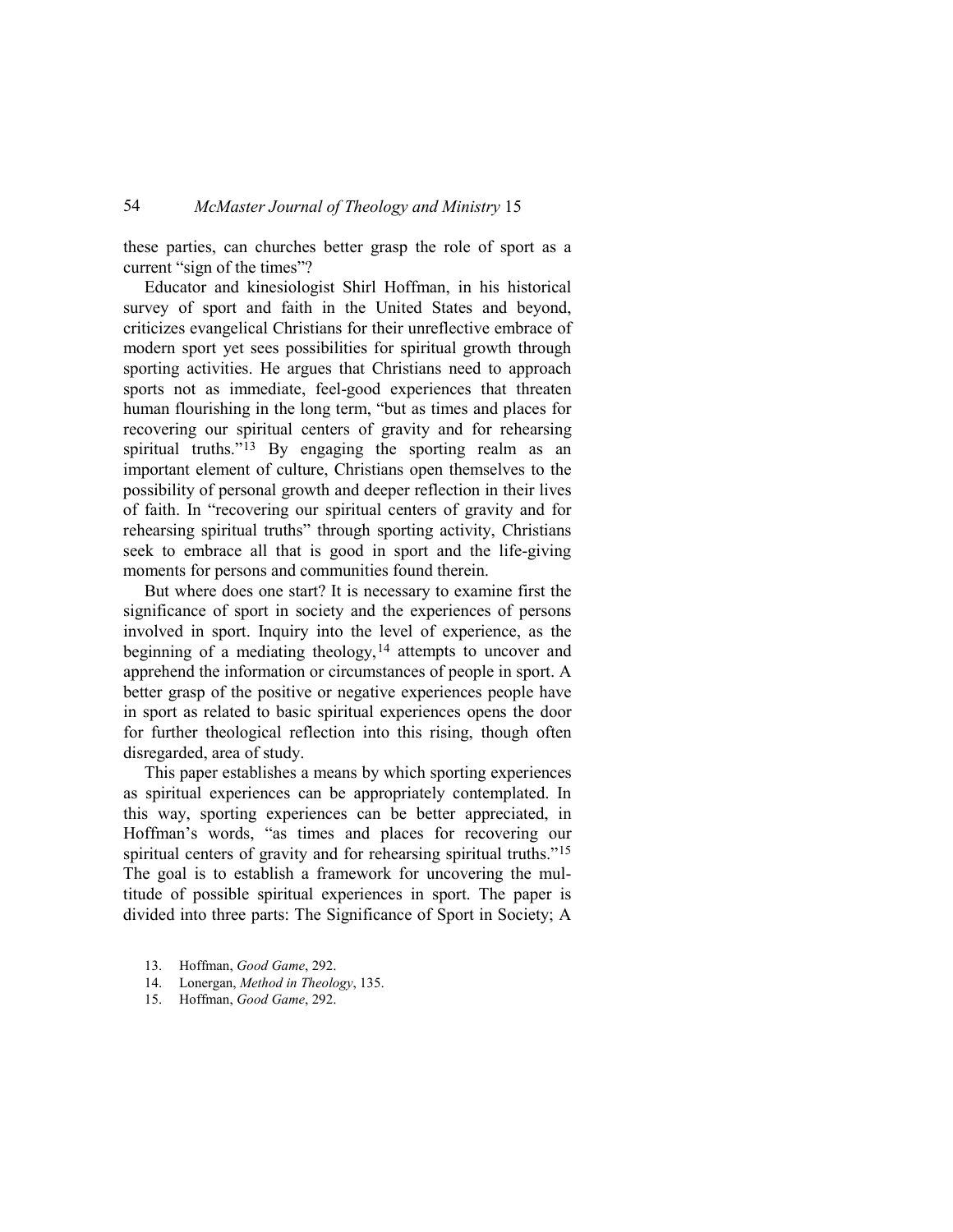Spirituality for Sporting Experiences; and Recovering Spiritual Centers through Sport. The first part provides a brief overview of the significance of sport in North America based upon two high profile reports developed in the USA and Canada. Naming the importance that North American's place on sport leads to highlighting the different ways people engage in sporting pursuits. Given the many forms of participation in sport, the second part presents a modest, yet suitable, spirituality. An overview of the increasing prominence of spirituality in research about young people provides a vantage for deeper consideration of sporting experiences. A relational spirituality that reflects upon one's relationship to self, others, the physical world, and God enlivens sport to become a place where spiritual truths are rehearsed and embraced. The combination of the many ways of participation in sport (Part 1) and a relational spirituality (Part 2) constitute a framework for understanding possible spiritual experiences in sport. In Part 3, the value of the framework is advanced by examples of spiritual experiences within sport. These instances reveal the significance of sport as a possible means to bring balance and spiritual growth to the lives of participants—at whatever level.

# *The Significance of Sport in Society*

Beyond sporting championship events like the World Series or Wimbledon, top athletes in sport often attract negative attention for unethical actions inside and/or outside the sporting arena. In the spring of 2013 alone, controversies garnered headlines on the global stage and beyond the sports pages of newspapers: Lance Armstrong's public confession of cheating throughout his seven Tour de France cycling championships, a murder investigation of Olympian Oscar Pistorious, and the Australian Crime Commission's investigation into drug use and criminal activity in the country's sports are a few examples. The controversies speak poorly of elite, competitive sport. Despite this trend, the public's outcry over such detestable actions highlights the significance of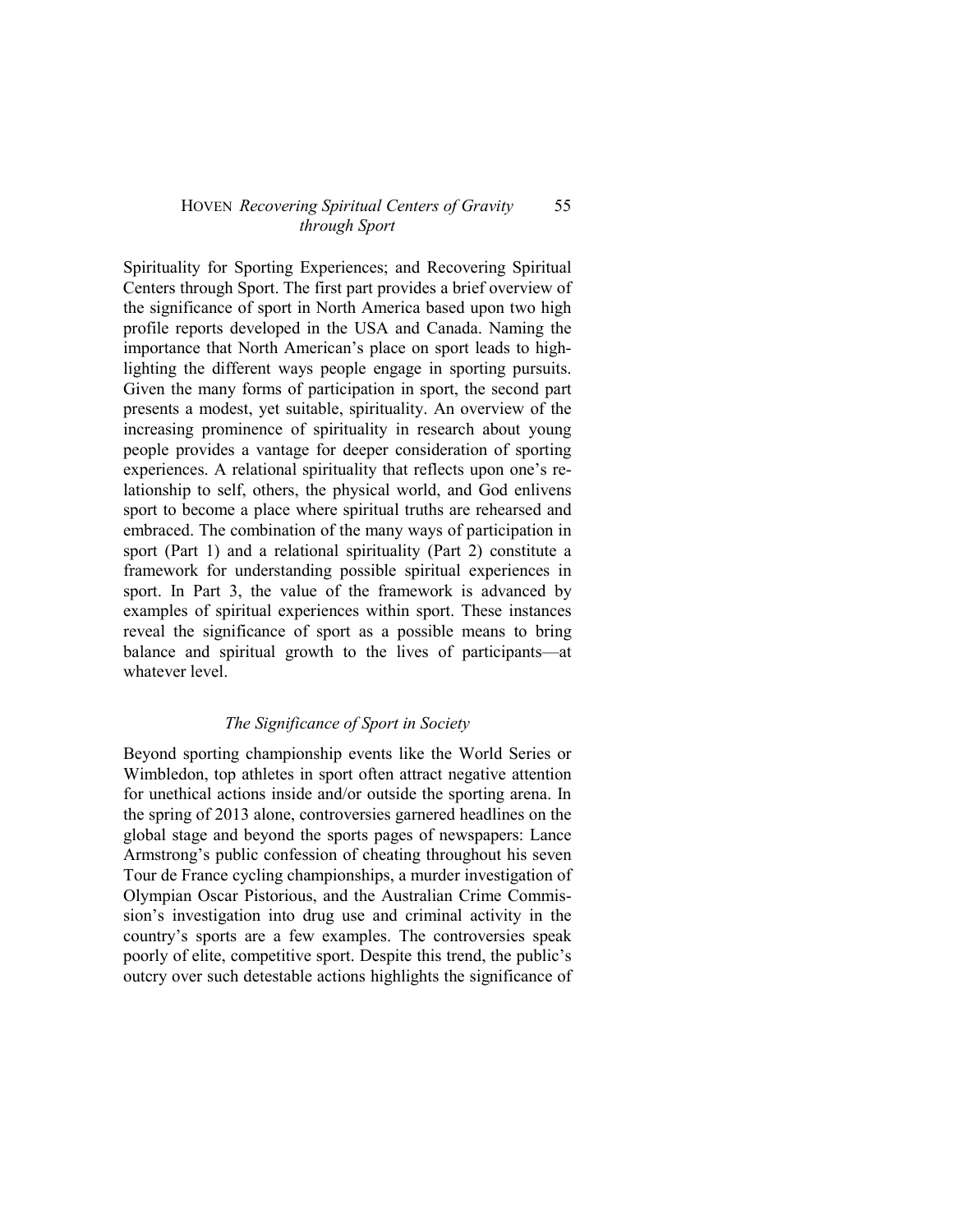sport in society and the desire for the reshaping of modern sport—an endeavor in which Christian thought can assist.

Two North American agencies have been at the forefront of shaping a public vision of contemporary sport at the community, national, and international levels. The United States Anti-Doping Agency (USADA) began in 2000 as an independent body to "preserve the integrity of competition" for US athletes participating in the Olympics and Paralympics and "inspire true sport" principles—like fair play and respect—through education and continuing research.[16](#page-5-0) The Canadian Centre for Ethics in Sport (CCES) provides a similar role as a not-for-profit agency that seeks to protect the integrity of sport by activating a "valuesbased and principle-driven sport system."[17](#page-5-1) Both agencies heavily support a common ideal called "True Sport." Originating in Canada as a member-driven social movement, True Sport—a name later adopted by USADA—is a program that promotes safer, fairer, and more inclusive sport at the grassroots level in North America.[18](#page-5-2) Collaboration between the two national agencies resulted in similar published reports that highlight the importance of sport in each country. USADA's *True Sport: What We Stand to Lose in Our Obsession to Win* and the Canadian equivalent, *What Sport Can Do: The True Sport Report*, draw upon supporting empirical data in order to emphasize the role of sport in the enhancement of community life, the promotion of health and well-being, the mentorship of young people, and the increasing economic importance of sport. The prominence of sport and its capacity to shape positive developments in society, as outlined in the documents, are signs for church leaders to consider how they can encourage Christians to engage sporting activities in a way that supports their spiritual life.

A brief outline of the importance of sport, as found in these two North American reports, serves as a cautionary notice for Christian leaders who may underestimate sport's weightiness in society. For organizing purposes, the major findings are listed

<span id="page-5-2"></span>18. Karri Dawson, email message to the author, July 18, 2013.

<span id="page-5-0"></span><sup>16.</sup> USADA, "About."

<span id="page-5-1"></span><sup>17.</sup> CCES, "Mission."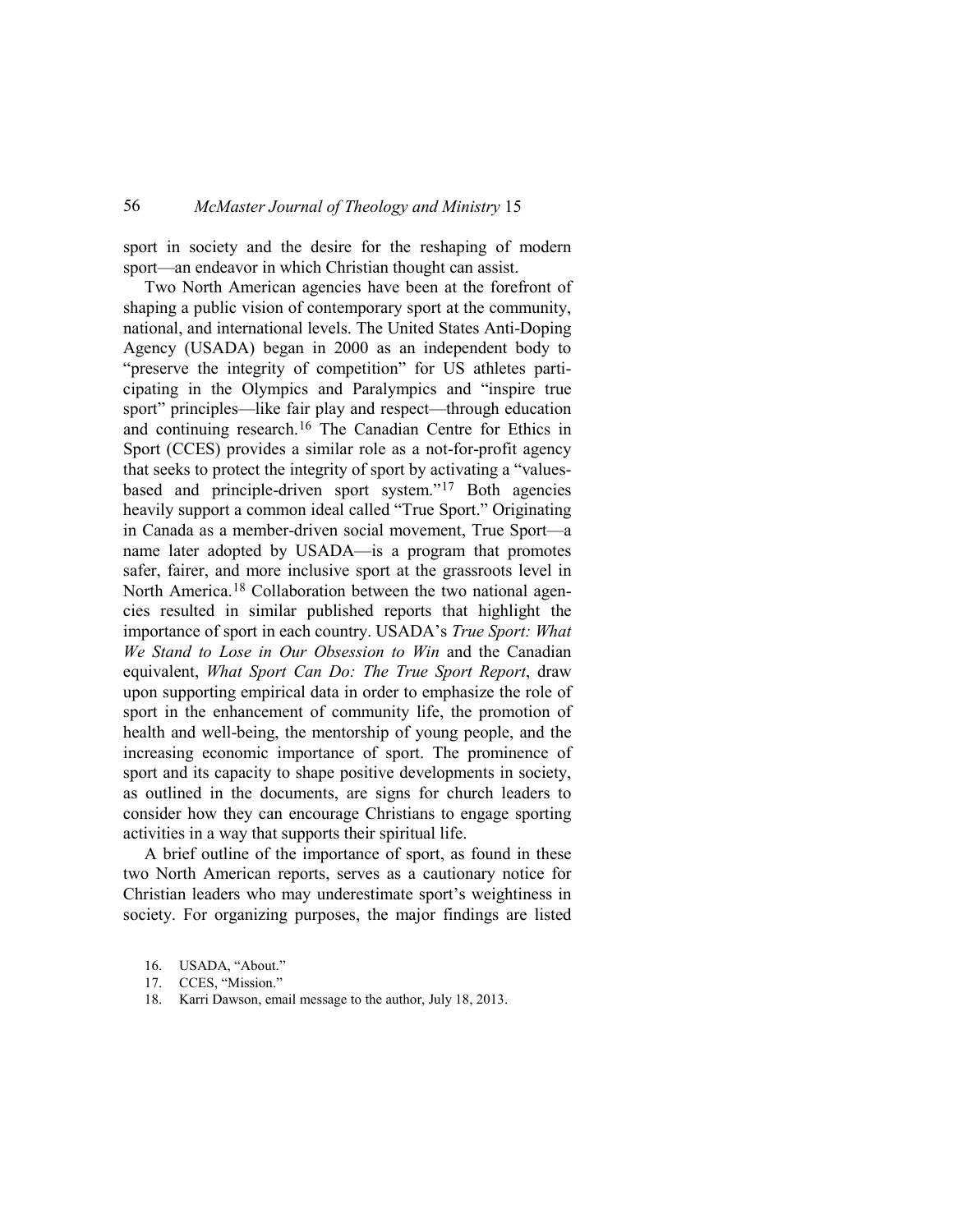according to different ways of engaging sport so as to reflect the realities of sport.

*Player.* Playing a sport has individual and social benefits. The Canadian report highlights how active engagement in sport, among other things, reduces mortality rates, childhood obesity, chronic disease (like cardiovascular diseases), and depression, along with assisting with managing anxiety and stress.[19](#page-6-0) Beyond these positives, sporting activities can foster self-esteem, facilitate social inclusion and integration, challenge gender norms, and provide opportunities for leadership and achievement for both sexes.[20](#page-6-1) At a community level, sport has the capacity to build social capital, including building more inclusive com-munities for immigrants and disabled persons.<sup>[21](#page-6-2)</sup> The Canadian report concludes that sport is "perhaps the most effective system we have, outside of the family, for providing young people with positive adult role models and mentors and opportunities for positive development."[22](#page-6-3) Thus, as mirrored also throughout the USADA report, sport at its best can enable and enrich the lives of participants.[23](#page-6-4)

Throughout North America, sport engages millions of people. According to the USADA report, "more than three-fifths of U.S. adults—approximately 162 million people—claim some relationship to sport-related activities.["24](#page-6-5) The 2000 US Census, the report claims, estimates that more than 50 million youth are involved in organized sport.[25](#page-6-6) In Canada, the *True Sport Report* states that "one out of every 4 adults and one out of two children actively participate in sport."[26](#page-6-7) Connections with sport, it must be remembered, go beyond playing.

- <span id="page-6-1"></span><span id="page-6-0"></span>19. Mulholland, *What Sport Can Do*, 14–17.
- Ibid., 25.
- <span id="page-6-2"></span>21. Ibid., 43–44.
- <span id="page-6-3"></span>22. Ibid., 61.
- <span id="page-6-4"></span>23. USADA, *True Sport*, 36.
- <span id="page-6-5"></span>24. Ibid., 19.
- <span id="page-6-6"></span>25. Ibid.
- <span id="page-6-7"></span>26. Mulholland, *What Sport Can Do*, iii.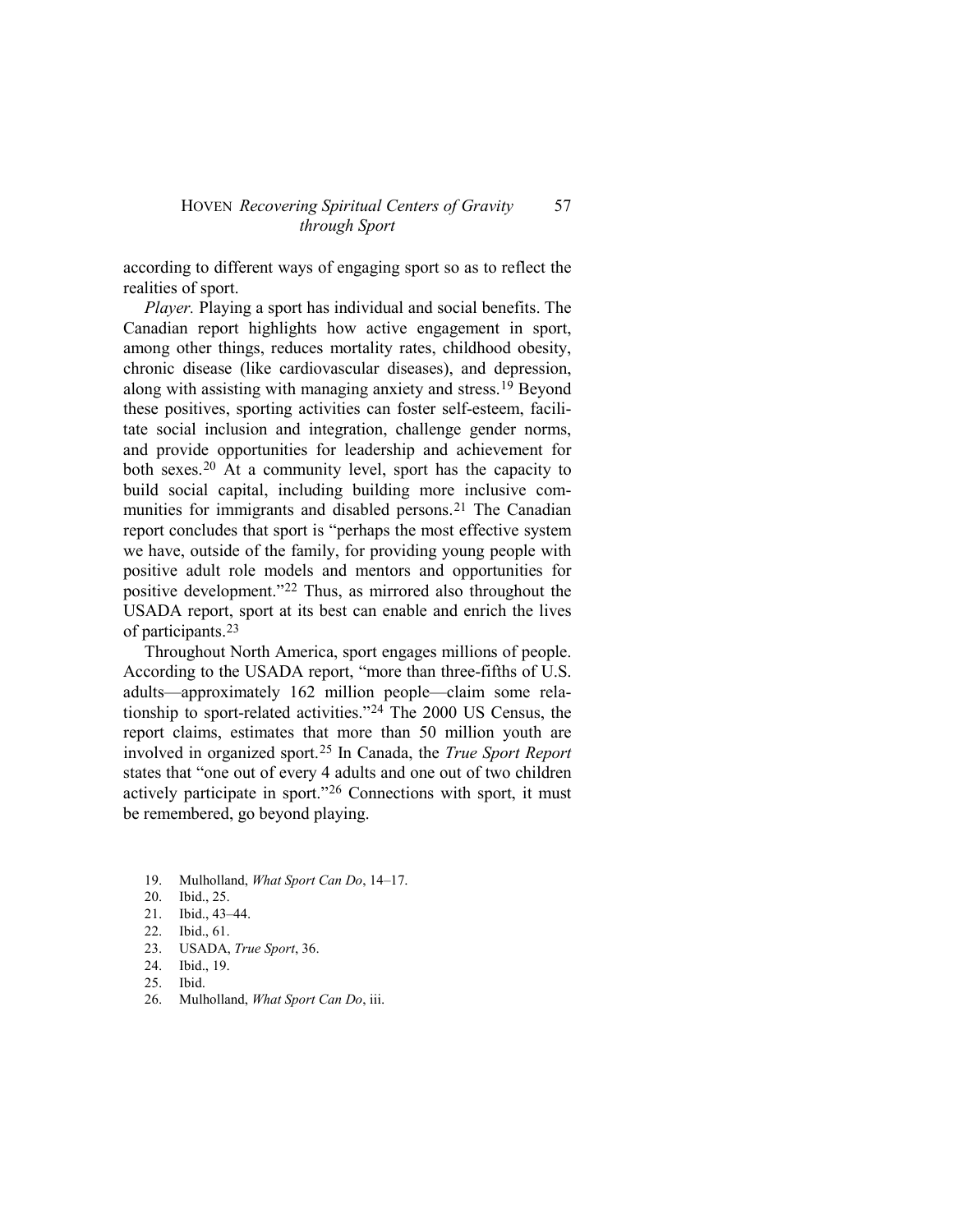*Coach.* Coaches are a leading positive influence on youth, according to the USADA report, which adds that "at their best, coaches can help their players improve their skills, perform to their best ability, develop strong character, and gain confidence."[27](#page-7-0) While there is the potential for coaches to cause psychological and emotional harm, the USADA report summarizes many surveys that "point to coaches as a major positive in-fluence."<sup>[28](#page-7-1)</sup> Coaches can "foster healthy lifestyle habits, discourage the excesses of the 'jock culture,' teach leadership skills, work with parents to create a healthy sport environment, and steer children away from negative behaviors."[29](#page-7-2) Overall, the USADA report concludes that coaches can optimize the potential of an individual and the team by creating a supportive environment.<sup>[30](#page-7-3)</sup>

In 2005, the number of amateur coaches in Canada reached 1.8 million (or 7 percent of Canadians), according to the Canadian report.[31](#page-7-4) This number of coaches is remarkable, although it is only part of a more impressive statistic: the highest group of volunteers is found in sport and recreation organizations—this amounts to 28 percent of all Canadian volunteers.<sup>[32](#page-7-5)</sup> The USADA report, in a less specific manner, states that 25 percent of American adults "are *actively engaged* in sport as participants, parents of children in sport, coaches, or volunteers."[33](#page-7-6) The number of volunteers in sport includes officials, who are worthy of inclusion here.

*Official.* An overarching theme of both reports is the desire to focus on fair play and enjoyment in sport in contrast to a focus on winning at all costs. Players, this implies, should consider respecting officials or referees as overseers of fair play. Given the intentions of the reports, it is understandable that they give relatively little treatment to the role of officials. The USADA

- Ibid., 58.
- <span id="page-7-3"></span>30. Ibid.
- <span id="page-7-4"></span>31. Mulholland, *What Sport Can Do*, 9.
- <span id="page-7-5"></span>32. Ibid., 10.
- <span id="page-7-6"></span>33. USADA, *True Sport*, 19.

<span id="page-7-0"></span><sup>27.</sup> USADA, *True Sport*, 55.

<span id="page-7-2"></span><span id="page-7-1"></span><sup>28.</sup> Ibid.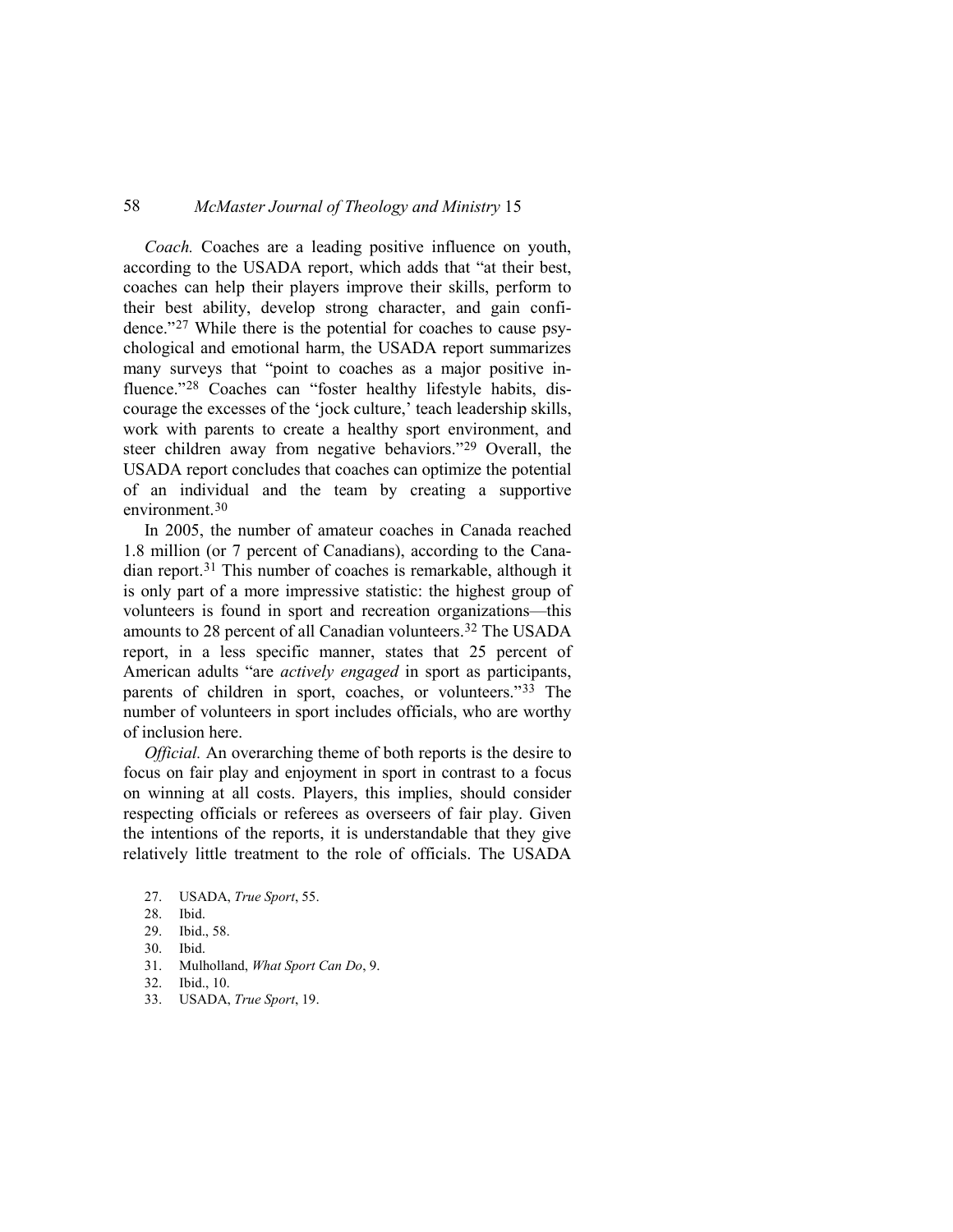highlights the many youth surveyed who report parents yelling at officials; the Canadian report adds that one in three youth players surveyed agreed that parents should not "yell at the referee."<sup>[34](#page-8-0)</sup> The two findings imply a need for increased respect for officials as authority figures. The lack of supporting data on the role of the official becomes more evident as the Canadian report states that in 2005 "3 percent (800,000) of adult Canadians were involved in sports as referees, officials or umpires."[35](#page-8-1) Despite the underemphasized role of officials, much more is stated about parents' influence.

*Parent.* The parental role in youth sport is of great importance. The USADA report stipulates that parental encouragement of a child's sport involvement correlates to the child's attraction to, enjoyment of, and competence in the sport.[36](#page-8-2) Parental support also increases the likelihood of the child displaying concern for opponents and grace in losing.[37](#page-8-3) Parental involvement in sport can benefit parents themselves—the joy of watching their child develop new skills or the chance to interact with other parents.<sup>[38](#page-8-4)</sup> The Canadian report also looks at parental support in terms of involvement in sport. It notes that parent involvement nearly doubles the participation rate in sport among children 5 to 14.[39](#page-8-5) This support can include a reported 2.18 percent of total household spending on sport, which translates into \$1963 per Canadian household[.40](#page-8-6) Given the economic merit attributed to sport by households, it is little wonder that "sport is ranked second only to families themselves as a highly positive influence in shaping the values development of young Canadians."[41](#page-8-7)

- <span id="page-8-1"></span><span id="page-8-0"></span>34. Mulholland, *What Sport Can Do*, 62.
- Ibid., 9.
- <span id="page-8-2"></span>36. USADA, *True Sport*, 59.
- <span id="page-8-3"></span>37. Ibid., 61.
- <span id="page-8-4"></span>38. Ibid., 60.
- <span id="page-8-5"></span>39. Mulholland, *What Sport Can Do*, 8.
- <span id="page-8-6"></span>40. Ibid., 49–50.
- <span id="page-8-7"></span>41. Ibid., 11.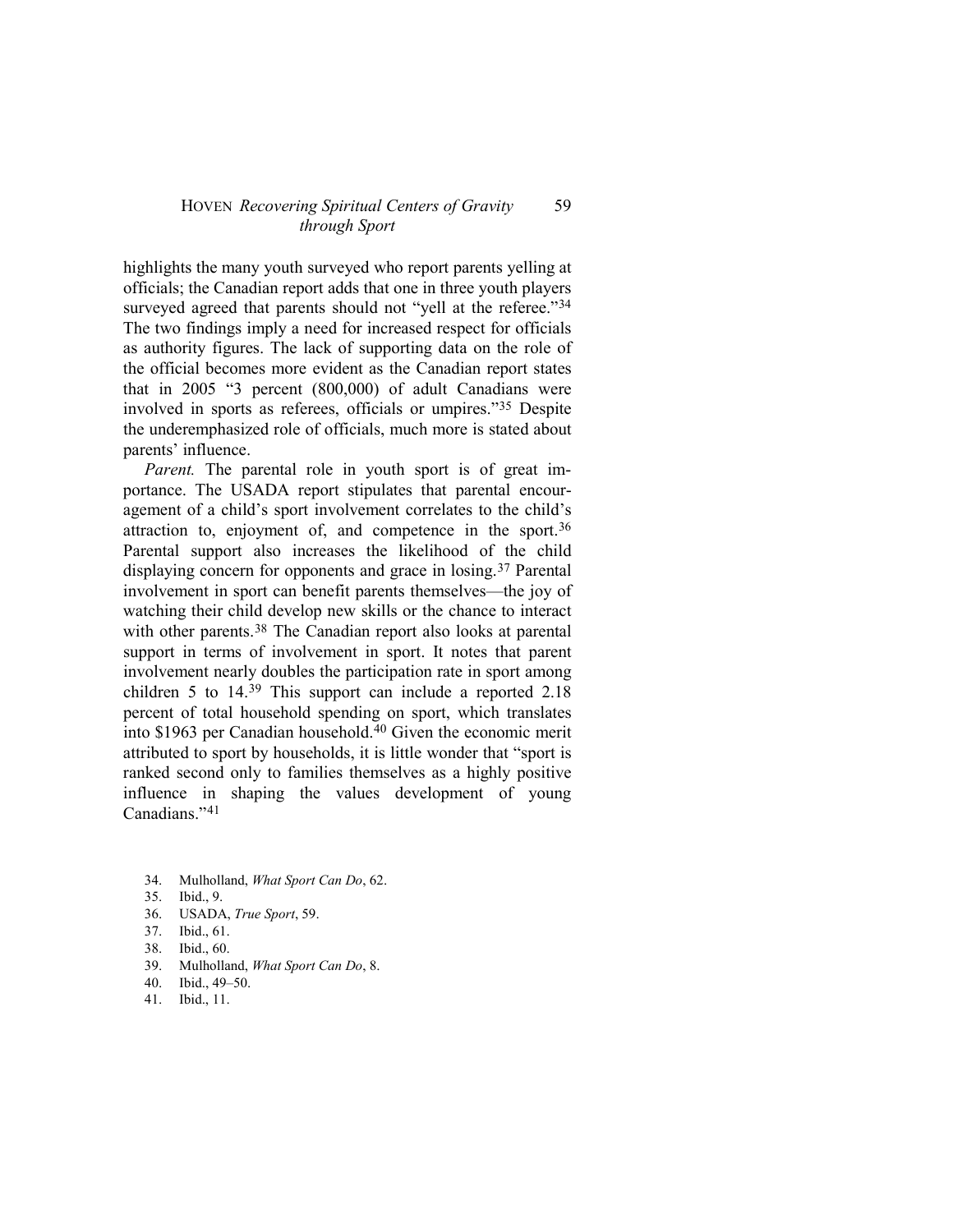*Spectator.* Slightly more than one third of American adults see themselves as spectators of sport, according to the USADA report.[42](#page-9-0) Further, the report notes several studies that link positive (or negative) spectator behaviors to positive (or negative) player behaviors.[43](#page-9-1) Fans influence sporting activities and, in their own way, are participants in the events they view. They enter into the event and cheer for their team or athlete; they are a significant part of a cultural activity known as the sports industry.

Spectators play a major part in the business side of sport. In economic terms, Humphreys and Ruseski estimate (in the face of several uncertain factors) the value of the US sports industry (based upon participation, attending spectator events, and following sports through the media) as between \$44 to \$73 billion dollars.[44](#page-9-2) In Canada, it is thought that sport contributes 1.2 percent of the national GDP, up 0.3 percent since 1996.[45](#page-9-3) Growth in spectator interest in sport drives up the value of sporting agreements between leagues and cable television, giving sport greater influence on societal norms.

A few conclusions can be drawn from the above paragraphs. Sport plays a significant role in North American society. Whether it is for health or social benefits, participants in sport can gain much from their involvement. Society becomes more connected, receives economic growth, and realizes higher rates of volunteerism. At the same time, both reports imply throughout the need to improve or reform sport. In fact, only 20 percent of Canadians surveyed thought that "sport is living up to its full potential as a positive force in the lives of young people."[46](#page-9-4) Likewise, over half of Americans surveyed believed that sport needs to move away from a winning at all costs approach to one that supports "honesty, fair play, respect for others, teamwork, and self-discipline."[47](#page-9-5) Sport, then, requires careful reflection and

- <span id="page-9-2"></span>44. Humphreys and Ruseski, *Size and Scope of the Sports Industry.*
- <span id="page-9-3"></span>45. Mulholland, *What Sport Can Do*, 49–50.
- <span id="page-9-4"></span>46. Ibid., 78.
- <span id="page-9-5"></span>47. USADA, *True Sport*, 103.

<span id="page-9-1"></span><span id="page-9-0"></span><sup>42.</sup> USADA, *True Sport*, 19.

<sup>43.</sup> Ibid., 61–62.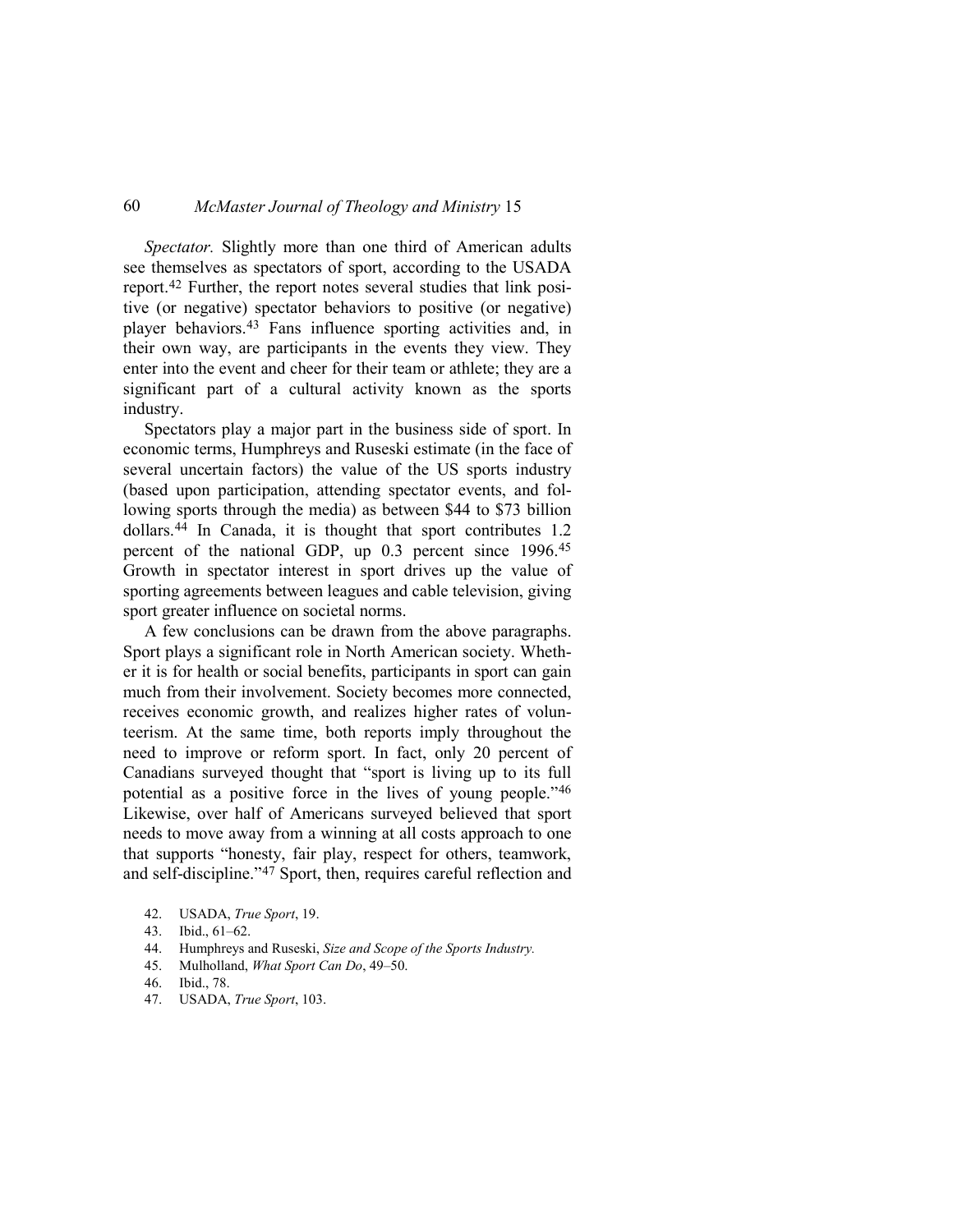engagement by theologians, spiritual writers, and religious educators in terms of its capacity to act as an outlet for selfdiscovery, ethical living, and spiritual nourishment for the different levels of engagement.

The influence of sport reaches much further than the athletes that play. The above reports specify other important roles (like coach and parent) that can be seen as ways of participating in sport. Moreover, there are other levels of engagement that could also be considered as a means by which one participates in sport: e.g., *caretaker* (someone who tends to the field, court, pool, etc.), *sporting event promoter* (someone who draws the community or city together for an event), *administrator* (someone who organizes meetings, playing schedules, association's budgets, etc.), *equipment manufacturer/supplier* (someone or a business who/ that supplies shoes, racquets, etc.), and a *teacher* (someone who teaches skills like a proper golf swing, a mental approach to a game, etc.). The many levels of engagement in sport underline the complexities of analyzing sport for its potential to enable contemplation of life's spiritual truths. In other words, reflecting upon the actions of the athlete is incomplete. A more robust examination of sport would reflect more appropriately the many participants in sport. Having outlined the significance of sport and these levels of engagement through the above reports, it is important to turn to an understanding of spirituality that can enable the recovery of spiritual centers of gravity through sport participation in any possible manner.

## *A Spirituality for Sporting Experiences*

Professor of Human Kinetics, Paul Heintzman, notes that studies in leisure and spirituality frequently focus narrowly on the "interiority" of an individual, disregarding the person's relationship to others and a transcendent, Ultimate Reality.[48](#page-10-0) He highlights examples of outdoor pursuits as central to this type of narrow investigation. In response, Heintzman advocates for a

<span id="page-10-0"></span><sup>48.</sup> Heintzman, "Leisure Studies and Spirituality," 23.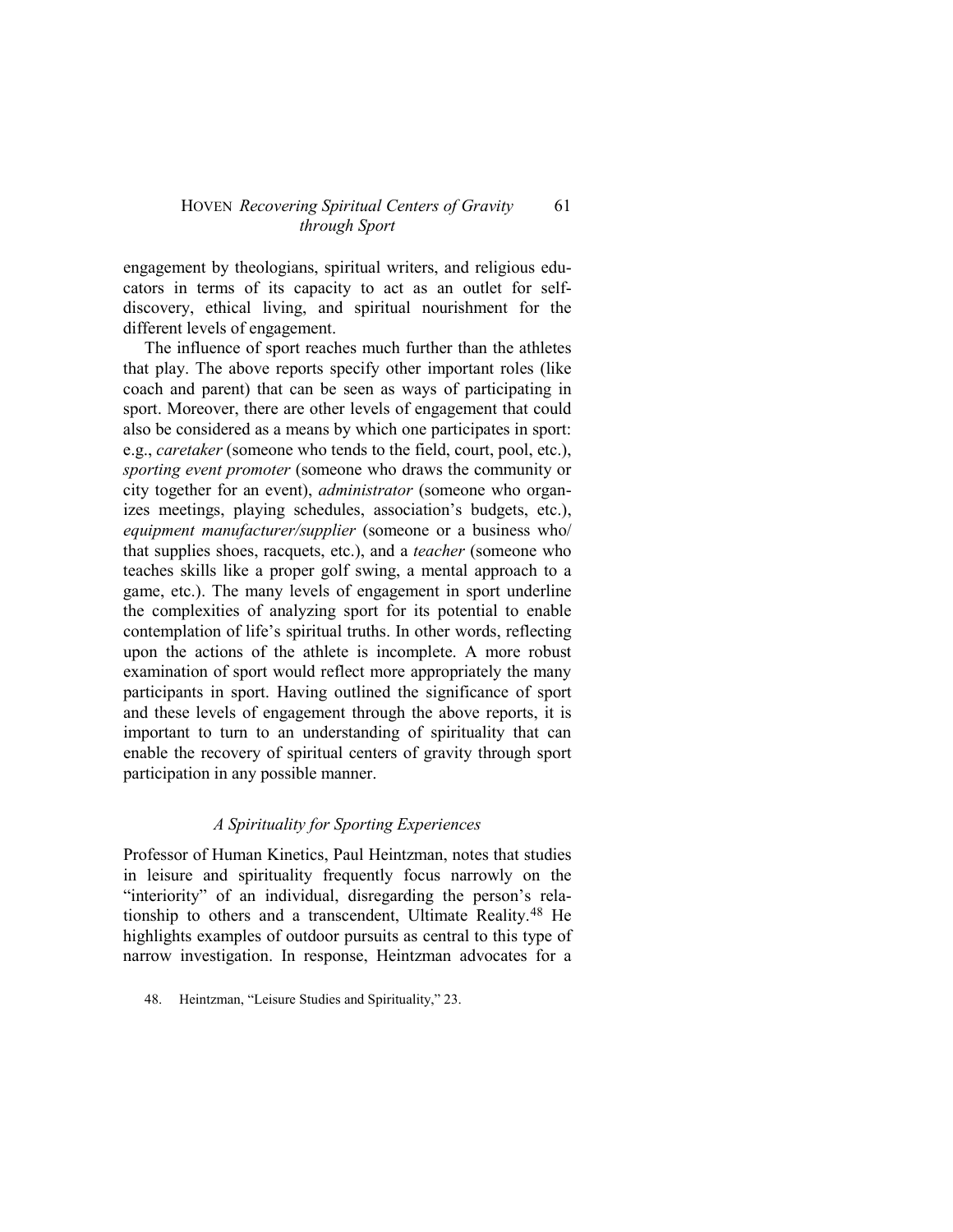spirituality for sport that not only considers the interior life of individuals, but also takes into account a broader horizon of relationships with their chosen activity. To elaborate upon and determine what this kind of relational spirituality could look like for sporting enthusiasts, the work of educators promoting spirituality as a holistic approach to support young people's growth and development is of great value.

Educator Brendan Hyde points out that the spirituality of young persons has garnered much attention recently in Western culture.[49](#page-11-0) He points to "educational concerns"—like "building resilience against depression, drug and alcohol abuse, and youth suicide"—that demand consideration for "the development of the whole child."[50](#page-11-1) These concerns reflect the interests of the aforementioned reports. Like those who assert the impact of sport as something more significant than physical improvements alone, an educational approach to spirituality strives to respond to the many needs of persons to achieve their highest learning potential. Hyde notes how others may label these concerns under titles of *well-being*, *values education*, and *development*, yet share a common affirmation of the need to address concerns of young people holistically.[51](#page-11-2)

This common concern has led educators to define spirituality in a way that optimizes growth and development of young people. According to educator Marian de Souza, spirituality is "no longer confined to the fields of theology and religion."[52](#page-11-3) Although these fields can give great depth to spirituality, the inclusion of insights from disciplines like psychology, sociology, neuroscience, and biology means that Christians must consider how everyday experiences—like sporting ones—lead to spiritual growth and stronger ties to others. In this educational approach, common elements between these fields of thought overlap and reveal, in the words of de Souza, spirituality as "primordial" and

<span id="page-11-3"></span><span id="page-11-2"></span><span id="page-11-1"></span><span id="page-11-0"></span>52. De Souza, "Rediscovering the Spiritual Dimension in Education," 1130.

<sup>49.</sup> Hyde, *Children and Spirituality,* 9.

<sup>50.</sup> Ibid.

<sup>51.</sup> Ibid.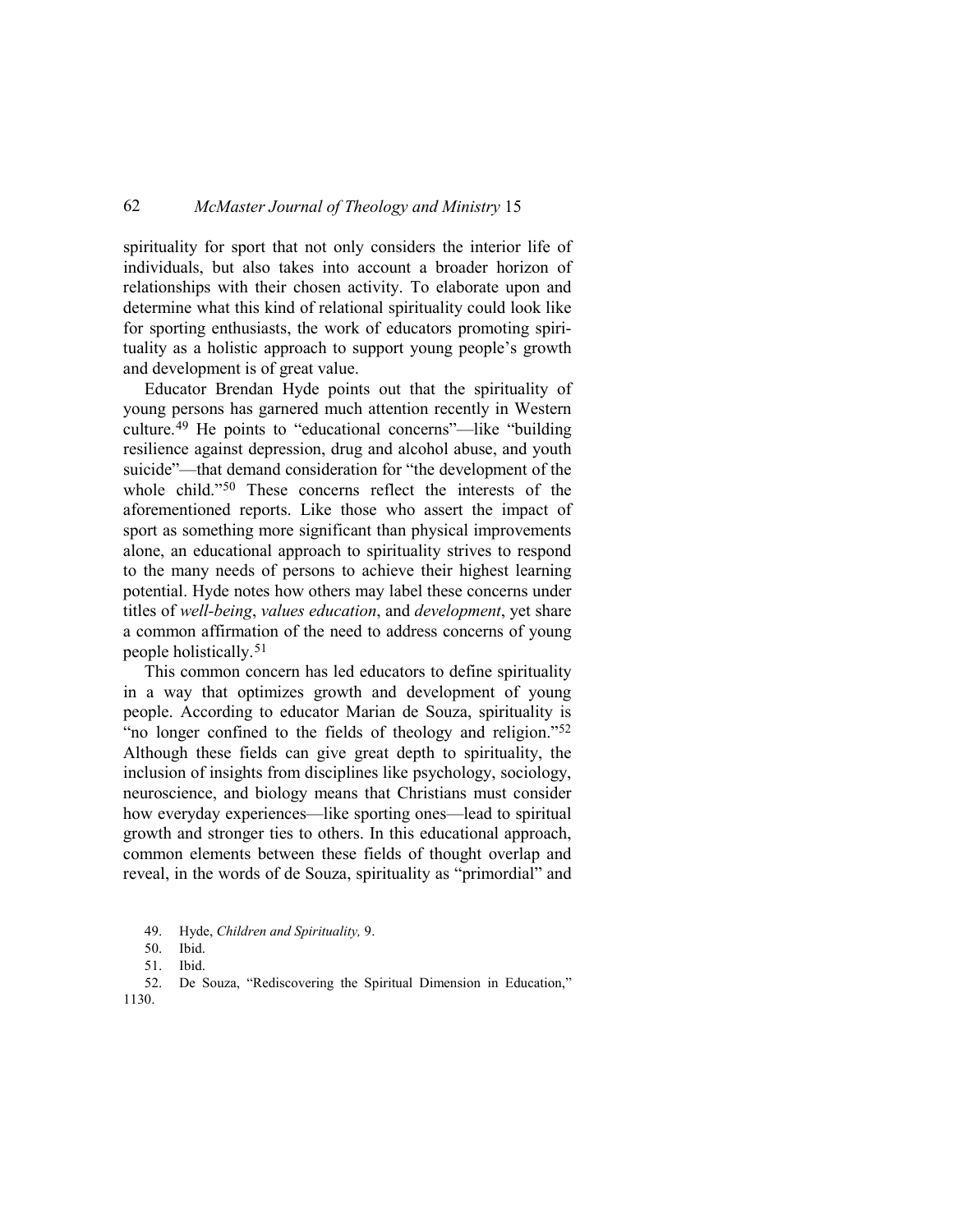"an essential human trait that is relational."[53](#page-12-0) Expressions of spirituality from the everyday world are based upon a larger horizon of "levels of connectedness that the human person has to Self and Other in the physical world, and to a Transcendent Other."[54](#page-12-1) The web of relations as described by de Souza represents a shift away from a limited, interior-focused soul to an understanding of spirituality as a means to helping young people "find meaning and a sense of belonging."[55](#page-12-2) Describing spirituality as foundational to who we are, how we make meaning in life, and how we approach the future makes it relevant, practical, and more possible to engage sporting activities in spirituality. Spirituality, as the very core of the human being, does not isolate the self from others but sets in motion a broad horizon for the self's growth and development.

This relational understanding of spirituality is more fully explored in the research of Hay and Nye. They speak of spirituality as a *relational consciousness*.<sup>[56](#page-12-3)</sup> Based upon their interviews with children, Hay and Nye determined that at a basic level spirituality is the awareness of being connected to a larger reality.[57](#page-12-4) In short, it is the recognition that there is *more* outside of oneself. It is a rich, conscious recognition of one's relationship to the outer world. More than simply awareness, relational consciousness suggests a reflective consciousness of "meta-cognition" where a child reveals an "unusual level of ... perceptiveness" and his or her own acknowledgement of "the remarkable nature of his or her own mental activity in certain contexts."[58](#page-12-5) Hay and Nye explain what they found in their interviews: "It was often this apparently objective insight into their subjective response that fostered a new dimension of understanding, meaning and experience (of meta-consciousness)

- <span id="page-12-1"></span>54. Ibid.
- <span id="page-12-2"></span>55. Ibid.
- <span id="page-12-3"></span>56. Hay and Nye, *The Spirit of the Child*, 108.
- <span id="page-12-4"></span>57. Ibid., 108–9.
- <span id="page-12-5"></span>58. Ibid., 109.

<span id="page-12-0"></span><sup>53.</sup> Ibid.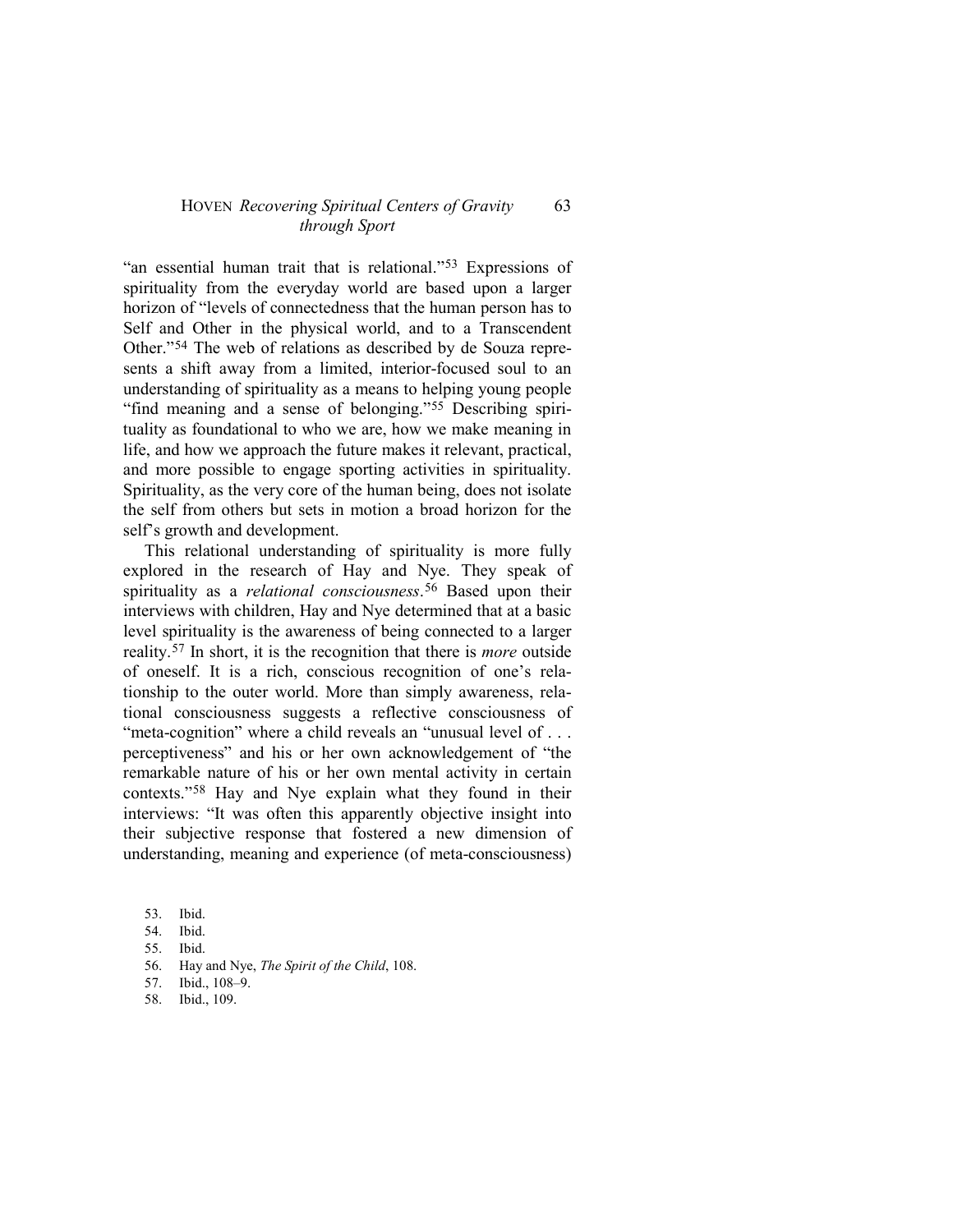in itself."[59](#page-13-0) That is to say, when one had an objective sense that one is a subject within a multitude of connections between different subjects, the world is perceived in relational terms. By moving beyond simple relational terms like friends and foes, one defines relationships to self, others, world, and God in such a way that value is added to ordinary perspectives. Hay and Nye conclude that the relational consciousness provides the basic context for spirituality and thus, through this frame of reference "can arise meaningful aesthetic experience, religious experience, personal and traditional responses to mystery and being, and mystical and moral insight."[60](#page-13-1) This can include possibilities in the realm of sport.

The fourfold categorization of one's relationships—to self, others, the physical world, and God—is described by Hay and Nye as *contexts* in spirituality.<sup>[61](#page-13-2)</sup> These contexts act like different landscapes or four spiritual dimensions that can be considered in sporting pursuits. Hay and Nye briefly outline each to distinguish between these different spiritual terrains. To begin, their interviews found people's conscious awareness of their relationship to God as the most straightforward context to define. It was tied to traditional notions of spirituality, where people explained their religious experiences or pondered their uncertainty about God's existence.[62](#page-13-3) Second, the spiritual context of one's relationship to others often built a bridge to and from one's relationship to God.<sup>[63](#page-13-4)</sup> In giving to and receiving things from another person or teammate, for instance, an individual catches a glimpse of the spiritual life. Third, one's relationship to the physical world includes profound responses to the sensual beauty in nature and the mystery of its make-up. $64$  It may be that nature acts as a conduit for an experience of God; it could be that marveling about something in creation—such as a bobbing knuckleball results in a moment of amazement. Finally, the context of one's

- <span id="page-13-0"></span>59. Ibid.
- <span id="page-13-1"></span>60. Ibid.
- <span id="page-13-2"></span>61. Ibid., 115.
- <span id="page-13-3"></span>62. Ibid., 115–16.
- <span id="page-13-4"></span>63. Ibid., 116.
- <span id="page-13-5"></span>64. Ibid., 116–17.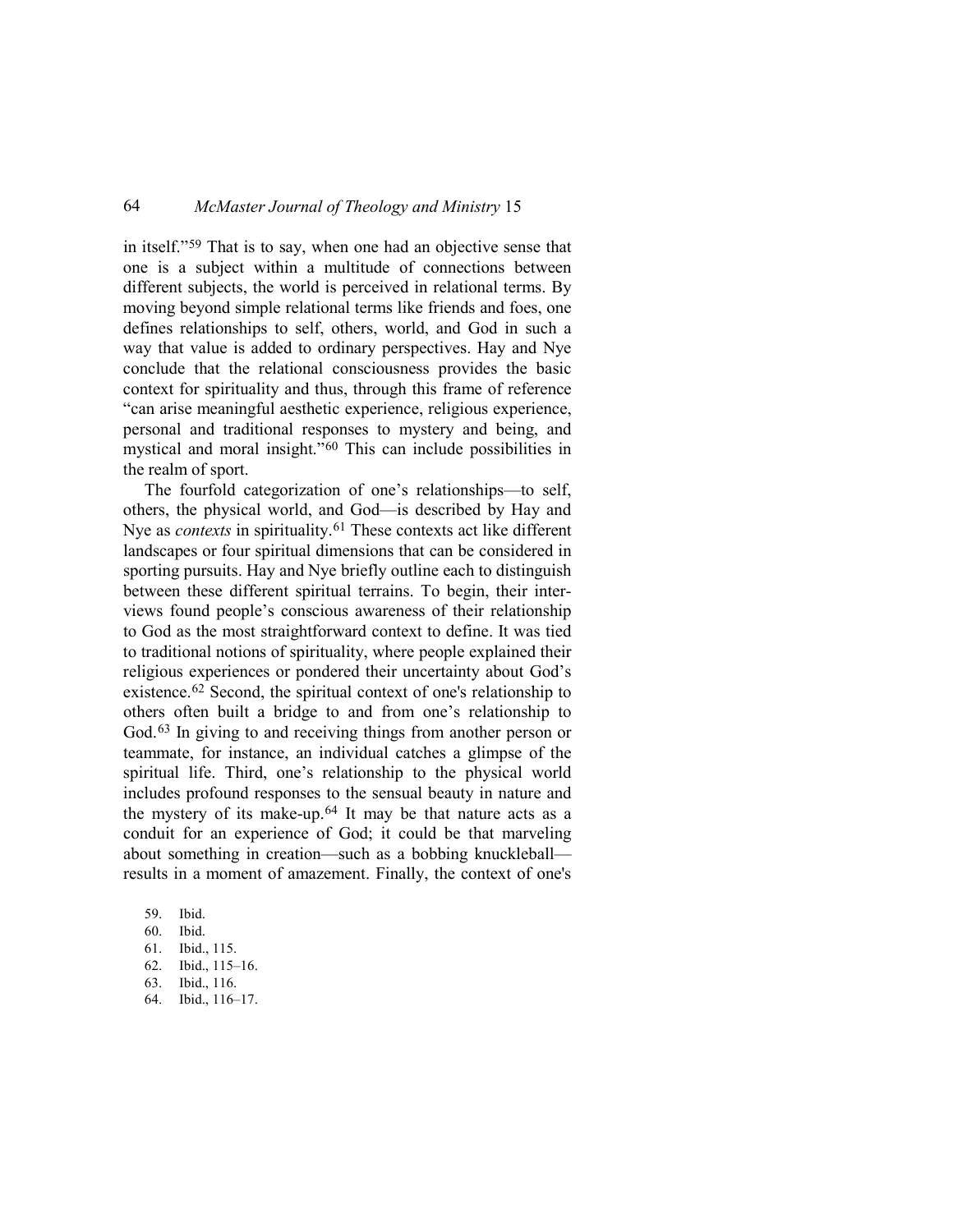relationship to self is made available in people's "sense of relationship with their own identity and their own mental life."[65](#page-14-0) Persons may discover a deep truth about themselves or recognize the delight they experience in an activity, like when playing their favorite sport. Together, these four contexts act as a means of categorizing the properties of spirituality described as "relational consciousness" and act as a baseline of potential spiritual experiences in sport.

Hay and Nye's four contexts of spirituality share commonalities with similar depictions in Christianity and sport. The Gospel of Matthew (22:34–40) reports Jesus' greatest commandment as (a) to love God and (b) to love one's neighbor as (c) one loves oneself. NFL standout running back Gale Sayers authored an autobiographical book titled according to the last phrase of his popular motto: "The Lord is first, my friends are second, and I am third."[66](#page-14-1) Educator Norman Richardson called upon churches to encourage physical play early in the twentieth century as reflected in the Boy Scouts of America's motto (a) to complete one's duty to God, (b) to help others at all times, and (c) to stay physically strong, mentally awake and morally straight[.67](#page-14-2) Notably, these follow only a threefold categorization and overlook Hay and Nye's inclusion of one's relationship to the physical world. Given a more physically-aware theological view[68](#page-14-3) and the consideration in sport and recreation scholarship of environment and place,<sup>[69](#page-14-4)</sup> it is essential that spiritual experiences in sport consider the physical world. Needless to say, when it comes to the corporeal expressions within sport, the contact among bodies, physical play-objects, and places of play require theological reflection if deeper thinking is to incorporate the entire sporting experience.

- 65. Ibid., 117.
- 66. Sayers, *I Am Third*.
- 67. Richardson, *The Church at Play*, 131.

<span id="page-14-3"></span><span id="page-14-2"></span><span id="page-14-1"></span><span id="page-14-0"></span>68. See Santmire, *The Travail of Nature*; Clifford, "Creation"; Christiansen and Grazer, *"And God Saw That It Was Good."*

<span id="page-14-4"></span>69. See Hall and Page, *Geography of Tourism and Recreation*; Hochstetler, "Running in Place"; Hayes and Karamichas, *Olympic Games*.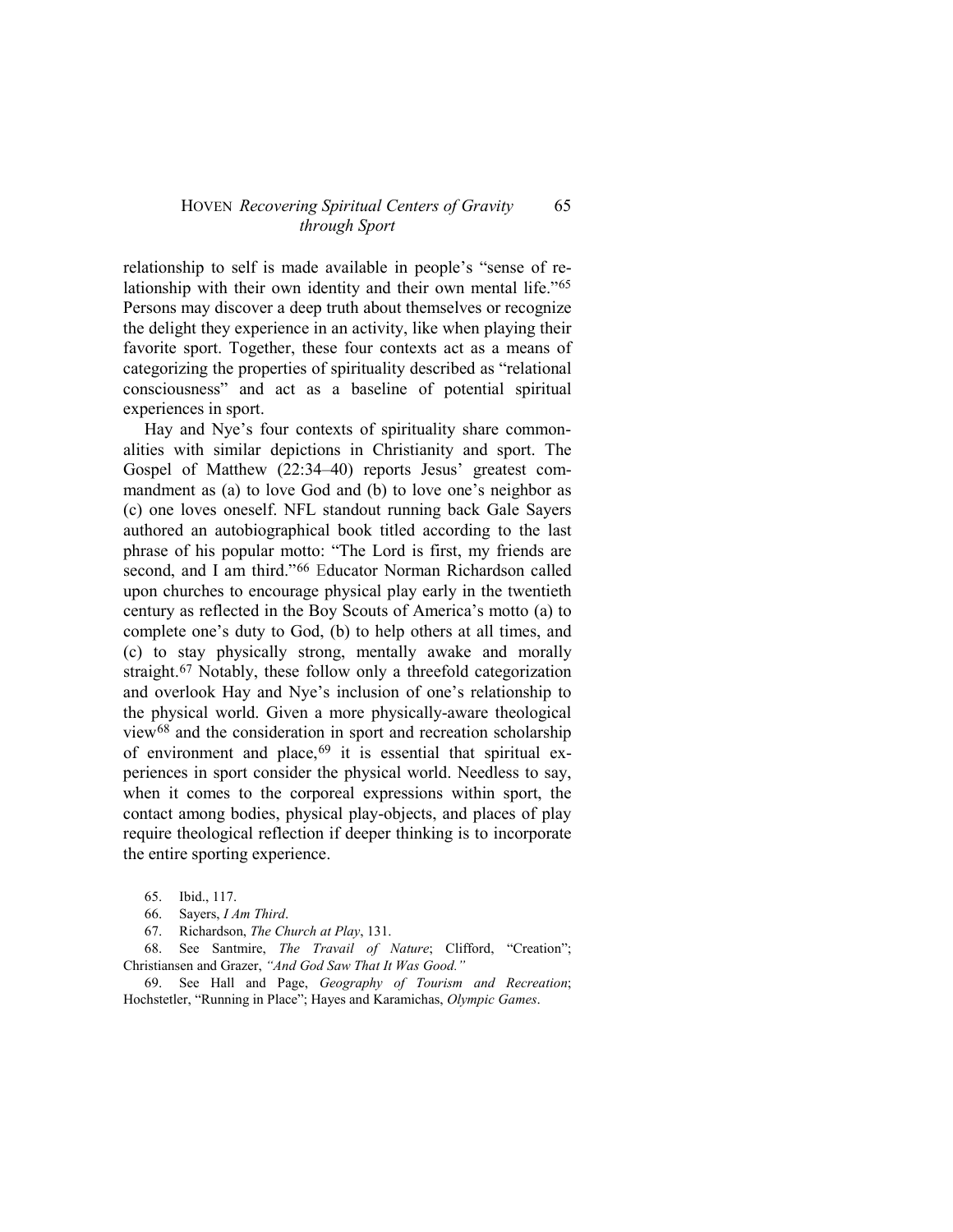Through this fourfold categorization of self, others, the physical world, and God, there is the possibility of greater reflection upon people's sporting experiences as spiritual. While this depiction offers a basic vision of spirituality without the assistance of theological and historical insight, it is an important first step in understanding the experiences within sport. In doing so, one follows the insight from Goertz above that churches are compelled to consider meaningful, spiritual experiences in sport that exist outside of the influence of organized religion. Theological reflection demands an adequate grasp of the experience of sporting enthusiasts.

Table 1 below presents what has been determined thus far. In the first part of the paper, several levels of engagement in sport have been highlighted through a summary of the significance of sport in society. The complexity of sport participation reinforces the need for theological reflection. This first part becomes the horizontal or x-axis on the chart. (Included is the role of "caretaker" for the purpose of examining a level of engagement overlooked by the two reports.) In the second part, the four contexts of spirituality become the basis for a relational spirituality of sport. Beyond a spirituality that focuses solely on the individual and his/her interior experiences, a fourfold relational spirituality underlines a four-dimensional experience. In fact, the four levels are not mutually exclusive. These four contexts compose the vertical or y-axis of the chart. When the framework is viewed as a whole, there emerge many potential levels for spiritual engagement in sport. The final part of the paper will describe further each of the four contexts of spirituality using examples from contemporary sport.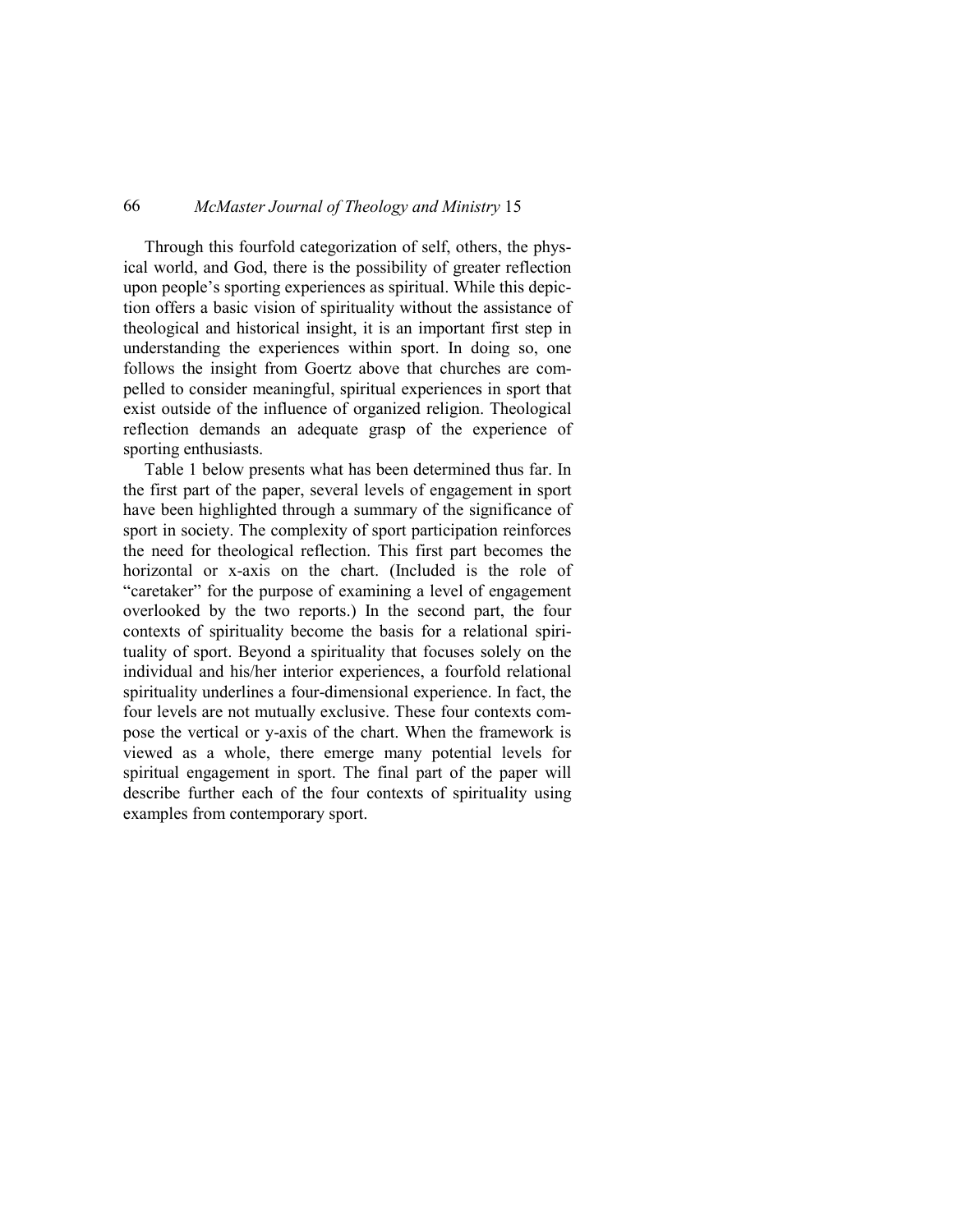| Table 1. Levels of Engagement in Sport for Recovering Spiritual |  |  |  |  |  |
|-----------------------------------------------------------------|--|--|--|--|--|
| Centers of Gravity                                              |  |  |  |  |  |
|                                                                 |  |  |  |  |  |

|                   | Player |  | Coach   Official   Parent   Spectator   Caretaker |  |
|-------------------|--------|--|---------------------------------------------------|--|
| Self              |        |  |                                                   |  |
| Other             |        |  |                                                   |  |
| Physical<br>World |        |  |                                                   |  |
| God               |        |  |                                                   |  |

## *Recovering Spiritual Centers of Gravity through Sport*

Recovering spiritual centers of gravity through sport necessitates deeper reflection upon actual sporting experiences. It calls for thinking about what happens in sport within each of the four contexts of spirituality. Although the above section distinguished between these dimensions, further delineation of the four contexts makes reflection by participants in sport a reality. Additional educational insights into spirituality can help specify possibilities within the four dimensions.

As educators engage interdisciplinary thinking around spirituality, there have been attempts to articulate what exactly spirituality looks like and how it can be observed by educators. Spiritual intelligence (SI), highlighted by De Souza is such an attempt. It is a way for educators to grasp how learners make deeper meaning of their lives in the context of their many relations with others.[70](#page-16-0) Adams, Hyde, and Woolley provide a basic definition of SI—"a person's ability to draw upon the spiritual as a means by which to address and solve problems of meaning in life"—and highlight the term's usage among some psychologists, health professionals, and educators.[71](#page-16-1) Building upon Gardner's multiple intelligences,<sup>[72](#page-16-2)</sup> spiritual intelligence is

<span id="page-16-2"></span><span id="page-16-1"></span><span id="page-16-0"></span><sup>70.</sup> De Souza, "Rediscovering the Spiritual Dimension in Education," 1130.

<sup>71.</sup> Adams, *Spiritual Dimension of Childhood*, 89.

<sup>72.</sup> Gardner, *Multiple Intelligences*.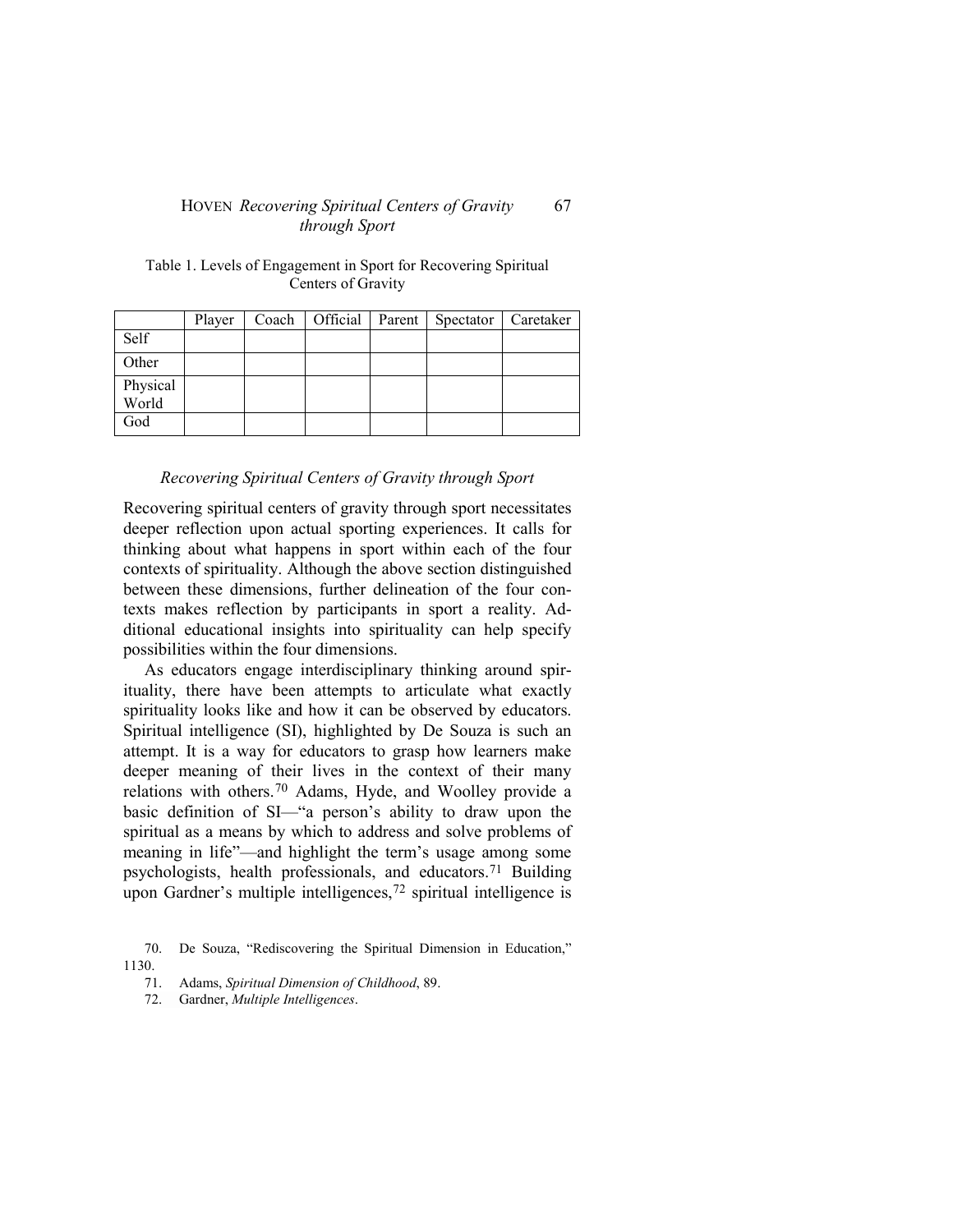another level of intelligence that highlights how people have varying degrees of abilities to make meaning in the face of life's challenges. Psychologist Robert Emmons explains spiritual intelligence as "a set of specific abilities or capacities" or "problem solving and goal attainment in concrete life situations."<sup>[73](#page-17-0)</sup> It is a pragmatic approach to spirituality that does not encompass all depth dimensions of spirituality[,74](#page-17-1) yet it depicts specific qualities and abilities that are generally found in persons who deal relatively well with problems of meaning in life. While Adams, Hyde, and Woolley outline complementary formats that articulate spiritual intelligence,[75](#page-17-2) most significant here is a focus upon the positive abilities outlined by these authors that enable people to address challenges in life. Thus, it is pragmatic to draw upon the similar descriptions of SI and consider how these spiritual capacities might be practiced within sport. These abilities can be categorized according to the four spiritual contexts outlined above. The result is a specific set of positive abilities that sporting experiences can foster for spiritual growth and development of athletes.

Below is a description of each spiritual context according to the positive abilities described in spiritual intelligence. Each explanation contains a sporting example. These instances show how at any level of sporting engagement there are multiple possibilities for supporting spiritual progress. (Since there are only four spiritual contexts, the instances of sporting engagement are contained to the same number.)

## *One's Relationship to Self*

In this spiritual context, sporting experiences can act as a rehearsal for how people understand their identity and their mental image of themselves. In sport, there is ample opportunity to grow in self-knowledge, along with the possibility of attaining a higher level of consciousness (e.g., an experience of flow—

- <span id="page-17-0"></span>73. Emmons, *Psychology of Ultimate Concern*, 162–63.
- <span id="page-17-1"></span>74. Ibid., 163.
- <span id="page-17-2"></span>75. Adams, *Spiritual Dimension of Childhood*, 89–92.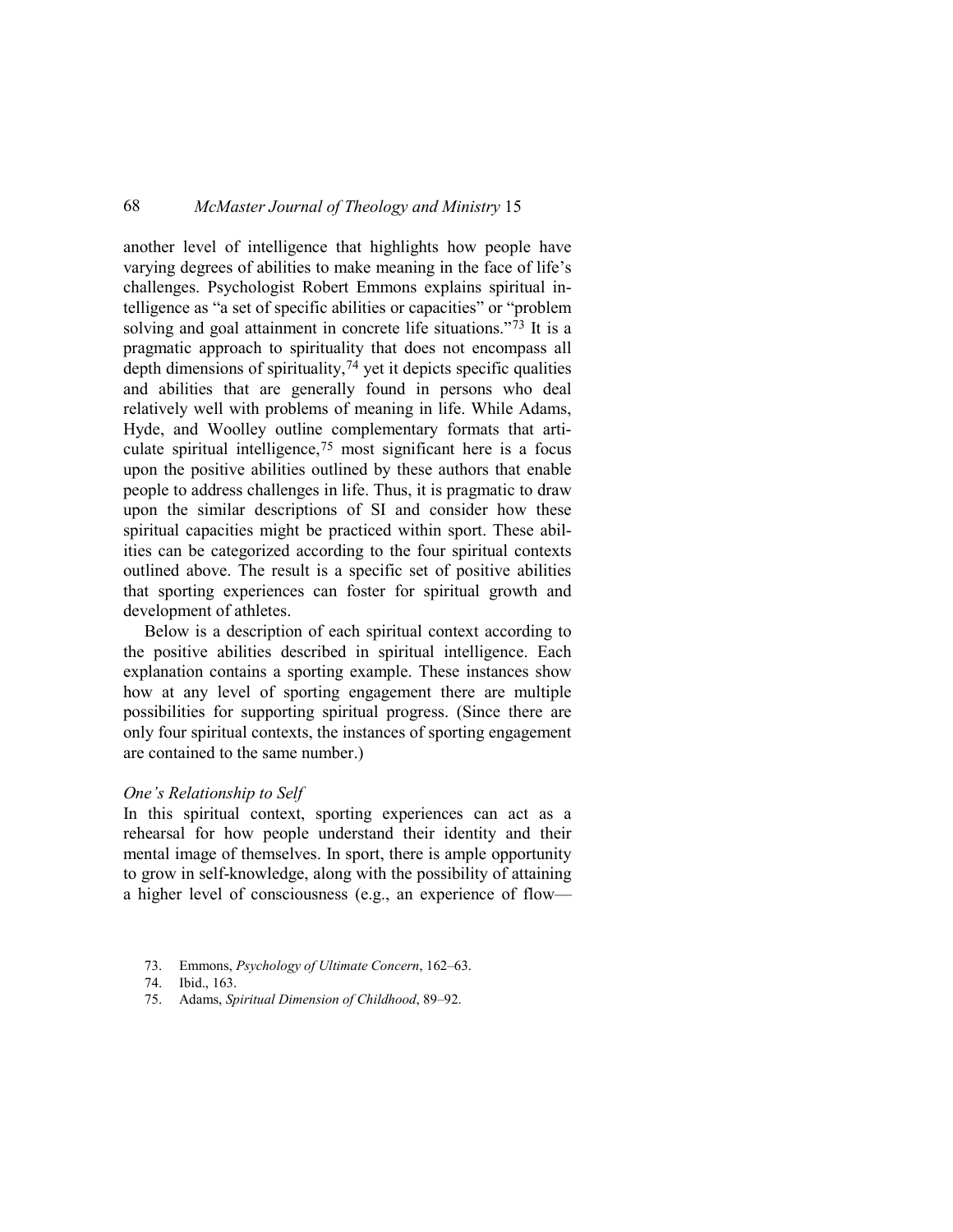concentration, effortlessness, etc.)<sup>[76](#page-18-0)</sup> Reflecting upon experiences of delight and despair, or analyzing responses to pain and suffering, opens doors of self-revelation for athletes, spectators, and others. Moments of forgiveness and acceptance in sporting circumstances are common too. Even how one handles victory or defeat—which often reflects the inherent value of sport to those involved—can play a significant role in considering the basis for participants' self-identity and well-being.

*Level of Engagement example: Parent.* In *Parenting an Athlete*, parent and coach Annette Reiter asks parents to reflect upon their engagement in their children's athletic pursuits.[77](#page-18-1) She expresses her frustrations as a coach dealing with parents; she describes her exasperation as a parent dealing with her children's coaches. Included are accounts of parental negativity thrust toward coaches, referees, and student athletes.[78](#page-18-2) Parents' desire to give "the best" to their children, argues Reiter, too often morphs into over-involvement that stifles children's self-esteem and sense of responsibility.[79](#page-18-3) The spiritual context of one's relationship to oneself is engaged in Reiter's challenge to parents: Do parents consider the larger consequences of sending their children to the best sports camps, buying them the best equipment, and securing them personal trainers? Beyond dollars and cents, she argues that parents generally miss a larger picture: sport teaches life les-sons.<sup>[80](#page-18-4)</sup> Parents need to allow their children to encounter life's unfairness and turn adversity into meaningful experiences.<sup>[81](#page-18-5)</sup> In parents' reflections on their engagement in sport, they can come to accept suffering in their children's lives as an authentic internal challenge leading to spiritual growth.

- <span id="page-18-0"></span>76. Csikszentmihalyi, *Flow*.
- <span id="page-18-1"></span>77. Reiter, *Parenting an Athlete*.
- <span id="page-18-2"></span>78. Ibid., 32.
- <span id="page-18-3"></span>79. Ibid., 15–18.
- <span id="page-18-4"></span>80. Ibid., 92–93.
- <span id="page-18-5"></span>81. Ibid., 17.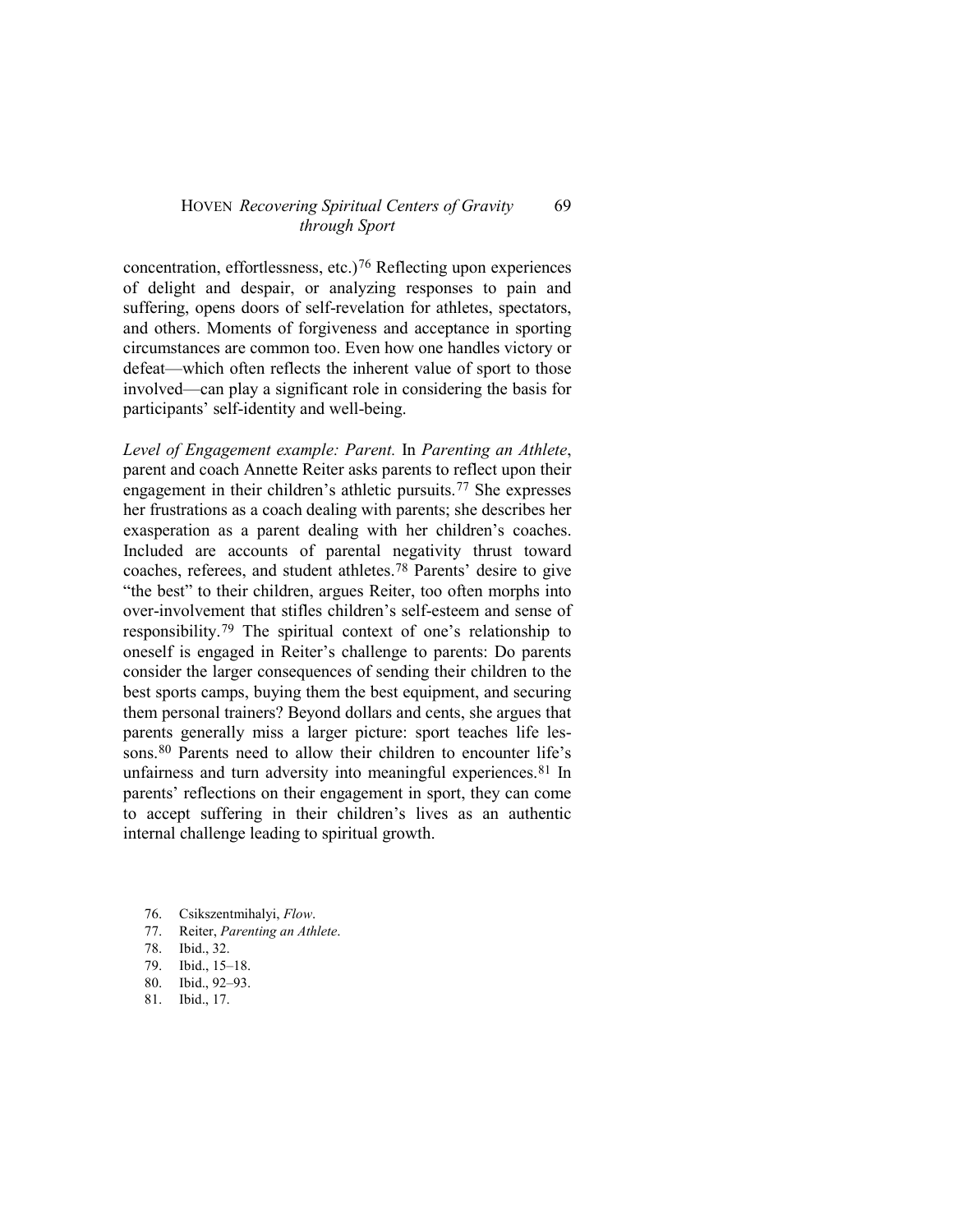## *One's Relationship with Others*

The second spiritual context moves the sporting participant to the level of examining the community formed in sporting activities. Reflecting upon experiences of community within sport asks participants to think about how they act toward others (i.e., opponents, spectators, parents, teammates, officials, and caretakers), to reflect upon whether they avoid unnecessary harm of others, and to contemplate how much they desire to bring out the best in others. Furthermore, participants many want to reflect upon other key moments in sporting activities—whether positive (e.g., moments of synchronicity) or negative (e.g., moments that present cheating as advantageous). All told, the points of discussion can enable a deeper respect for others and engage a relational spirituality.

*Level of Engagement: Spectator.* Philosopher Michael Novak notes that the most appropriate mode of observation for sporting events is *to participate*: "that is to extend one's own identification to one side, and to absorb with it the blows of fortune, to join with the team in testing the favors of the Fates."[82](#page-19-0) The imagination enables spectators to identify with an athletic group that may bring favor or risk one's security. For example, through the LiveStrong Foundation, many fans of cyclist Lance Armstrong were inspired to live cancer-free and exceed the expectations of skeptics. When Armstrong severed formal ties with the organization in 2012 over undeniable evidence of his systematic cheating,[83](#page-19-1) many people pondered whether they should still wear their LiveStrong bracelets as a sign of Armstrong's determination and competitive nature.[84](#page-19-2) Devotees to Armstrong, in the

<span id="page-19-1"></span><span id="page-19-0"></span>83. Glenn Kessler, "Is Lance Armstrong the World's Biggest Liar?" *Washington Post* (January 18, 2013). Online: http://www. washingtonpost. com/blogs/fact-checker/post/is-lance-armstrong-the-worlds-biggest-liar/2013/ 01/17/2d8fff7c-60fa-11e2-9940-6fc488f3fecd blog.html?hpid=z3.

<span id="page-19-2"></span>84. Burt Solomon, "Why I'm Still Wearing My Livestrong Bracelet," *The Atlantic* (January 18, 2013). Online: http://www.heatlantic.com/ entertainment/archive/2013/01/why-im-still-wearing-my-livestrong-bracelet/ 267337/; Bella English, "For Some, Doping Case Hurts Livestrong Image,"

<sup>82.</sup> Novak, *Joy of Sports*, 144.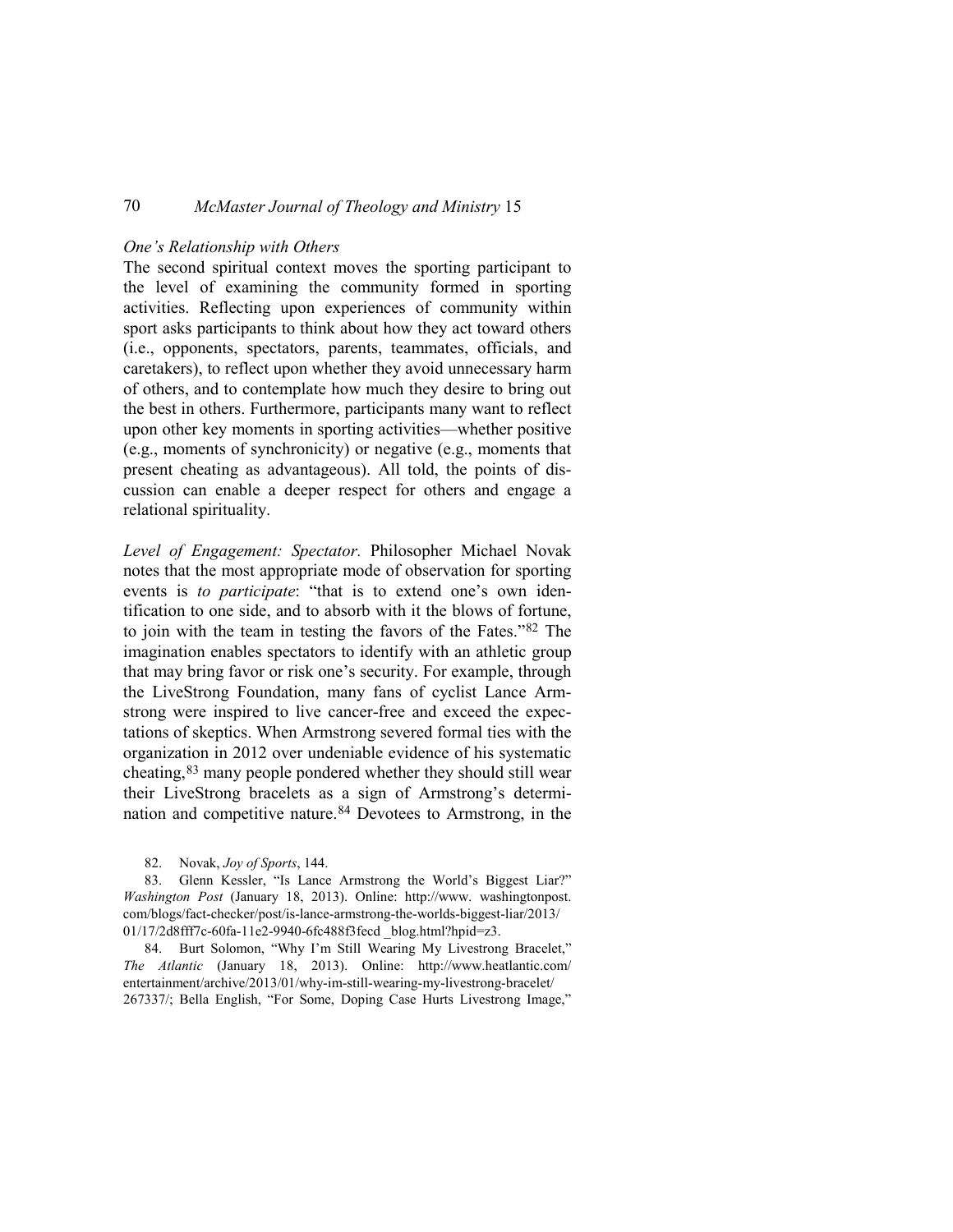context of a relational spirituality, may often note the synchronicity of their cancer battle with Armstrong's own, but can they support a man who rampantly cheated in his sport? Identifying with him becomes an issue involving how one relates to Armstrong's cycling opponents, the sport in general—including active cyclists in the local community—and cancer survivors who also may be unsure about supporting him. The messiness of the situation reveals how linked spectators become to the players of a game, requiring further contemplation of their spiritual needs in complicated situations.

## *One's Relationship to the Physical World*

As shown above, the participants' encounter with the physical world underlines the reality of human bodiliness and its engagement with sporting objects and places. In this context, people consider moments of experiencing *oneness* within their sport, those times of seeing beauty or feeling harmony with sport, and their ability to make decisions by listening to their bodies (e.g., injuries or felt intuitions). Such a reflection can include focusing on how one treats the field/objects of play in sport, even to the extent of sanctifying these (i.e., sacramentality). Consideration of this context can overall assist with considering one's relationship to the Earth and all of nature.

*Level of Engagement: Caretaker.* Sport requires someone to ensure the safe and proper use of the objects and the field of play. A caretaker finds satisfaction in witnessing a fair field of play that might inspire participants through its beauty—like a well-groomed golf course or a carefully tended ice hockey rink.[85](#page-20-0) As an example, I recall preparing a backyard rink for a day of playing hockey with friends during my childhood. The night before, I labored to shovel snow off the rink and then took

<span id="page-20-0"></span>*Boston Globe* (November 13, 2012). Online: http://www.bostonglobe.com/ lifestyle/style/2012/11/13/what-with-those-livestrongbracelets/YbNPPFYAaaL 4heUNMyQtaK/story. html.

<sup>85.</sup> See Gretzky, *Gretzky*, 16; Falla, "Building a Rink of Your Own."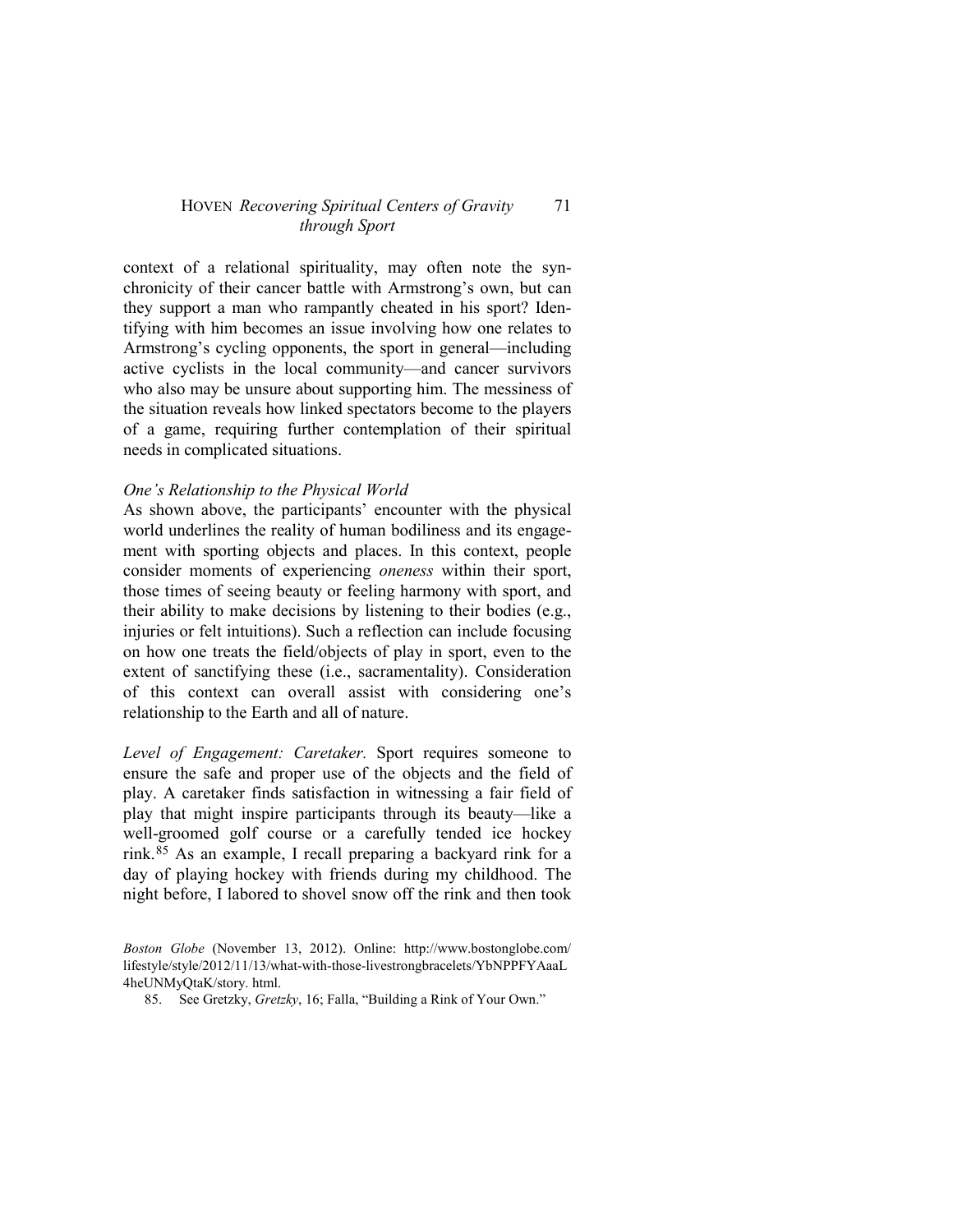the extraordinary step of sweeping the fine dust of snow that was too close to the ice for the shovel to remove. There was something captivating in creating a perfect sheet of ice. Sprinkling water on the ice created steam, resulting in a haze that lent a sense of mystery to the process. When I was done, I stood quietly and admired how the back yard looked as if it was touched by heaven. I imagined lacing up my skates and taking long strides over the surface—hearing the crisp cut of the metal blades against the frozen expanse. The sense of wonder came about from a felt *oneness* with the surroundings and witnessing their sublime beauty.

## *One's Relationship to God*

In the final spiritual context, sporting participants consider how they relate to God. The category is cause to consider any sense of a greater, ultimate reality in sport, one that allows a large vision or inspiration to guide goals in sport. It can consist of religious beliefs and practices incorporated in the sport, including the repeating of a short biblical phrase or mantra, taking to heart teachings that direct decision making, and giving thanks to God for one's abilities or the sport.

*Level of Engagement: Player*. Major League Baseball pitcher R. A. Dickey's autobiography offers keen insights into his life as a baseball player, which in turn reflects his search for meaning in life outside of baseball.<sup>[86](#page-21-0)</sup> Placed between accounts of his uncertain rise to stardom and his devastating personal tragedies is a redemptive story that parallels his precarious learning of the not well-understood knuckleball pitch. Dickey's competitive drive nearly leaves him for dead, but what comes with that experience is a moment of clarity—an acceptance of God's will in the midst of the unknown and the realization of his need to embrace his life both on and off the diamond.[87](#page-21-1) It leads to his painful disclosure about being sexually abused as a youngster. In opening up his life to God and others, he comes to a point where

<span id="page-21-1"></span>87. Ibid., 224–25.

<span id="page-21-0"></span><sup>86.</sup> Dickey, *Wherever I Wind Up*.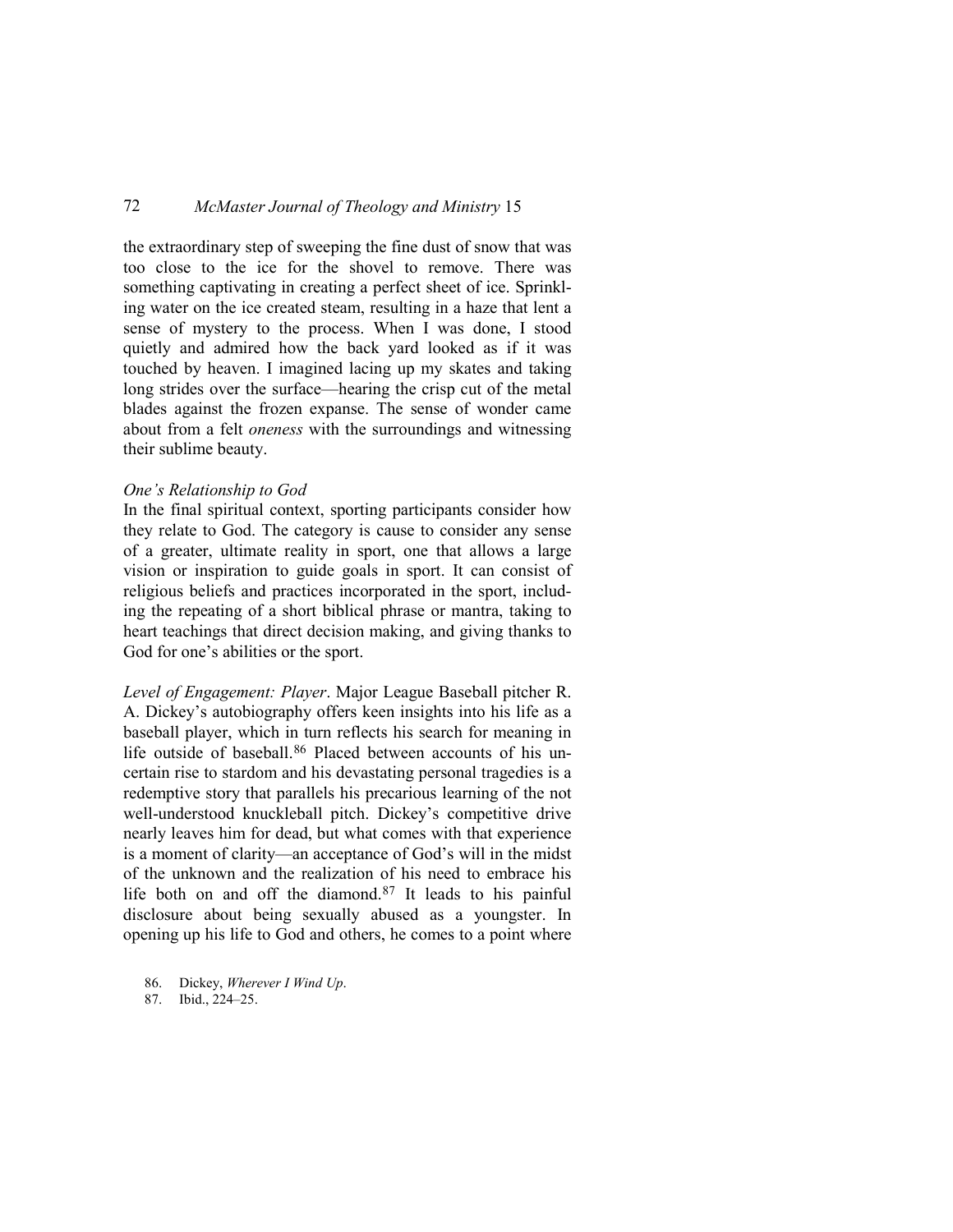he no longer fears failure on the mound and instead finds success in pitching the unorthodox knuckleball.[88](#page-22-0) As a player in sport, Dickey explores the spiritual context of his relationship to God. He is able to situate his life as a ball player within a quest for ultimate meaning in his life and, in turn, gives thanks to God for finding redemption on and off the field.

## *Conclusion*

The many levels of engagement in sport reflect its significance in contemporary times and the need for Christians to more adequately respond to it. Displays of praise by Douglas and Lewis on national television fall far short of—and can even be detrimental to—the church's mission. This paper has highlighted a relational spirituality as a means to engage several contexts that can make possible Hoffman's desire for sport to be a rehearsal for Christian living. Sport has its limits. It is not and cannot be *the be-all* and *end-all* of living spiritually. It does, however, offer moments where the spiritual dimension comes to life, where Christians have the possibility to re-center themselves in Christian living. Circumstances present significant moments for reflection on self-identity, justice, fairness, beauty, and transcendence, making a potentially safe place to rehearse one's actions for life outside of sport. Sport offers countless spiritual instances where moments of introspection are required to realize personal growth. In taking a broader look at sport and the many spiritual implications therein, Christians begin to understand sport more adequately and consider how churches can play a positive role in the future of sport.

Theologians, spiritual leaders, and religious educators need to take sport more seriously because of its societal influence whether positive or negative. The point of this paper has been to embark on understanding how sport can be enabled to support the Christian life. Sport requires reform, especially at the professional levels. Yet for many, especially youth, it can serve

<span id="page-22-0"></span>88. Ibid., 290.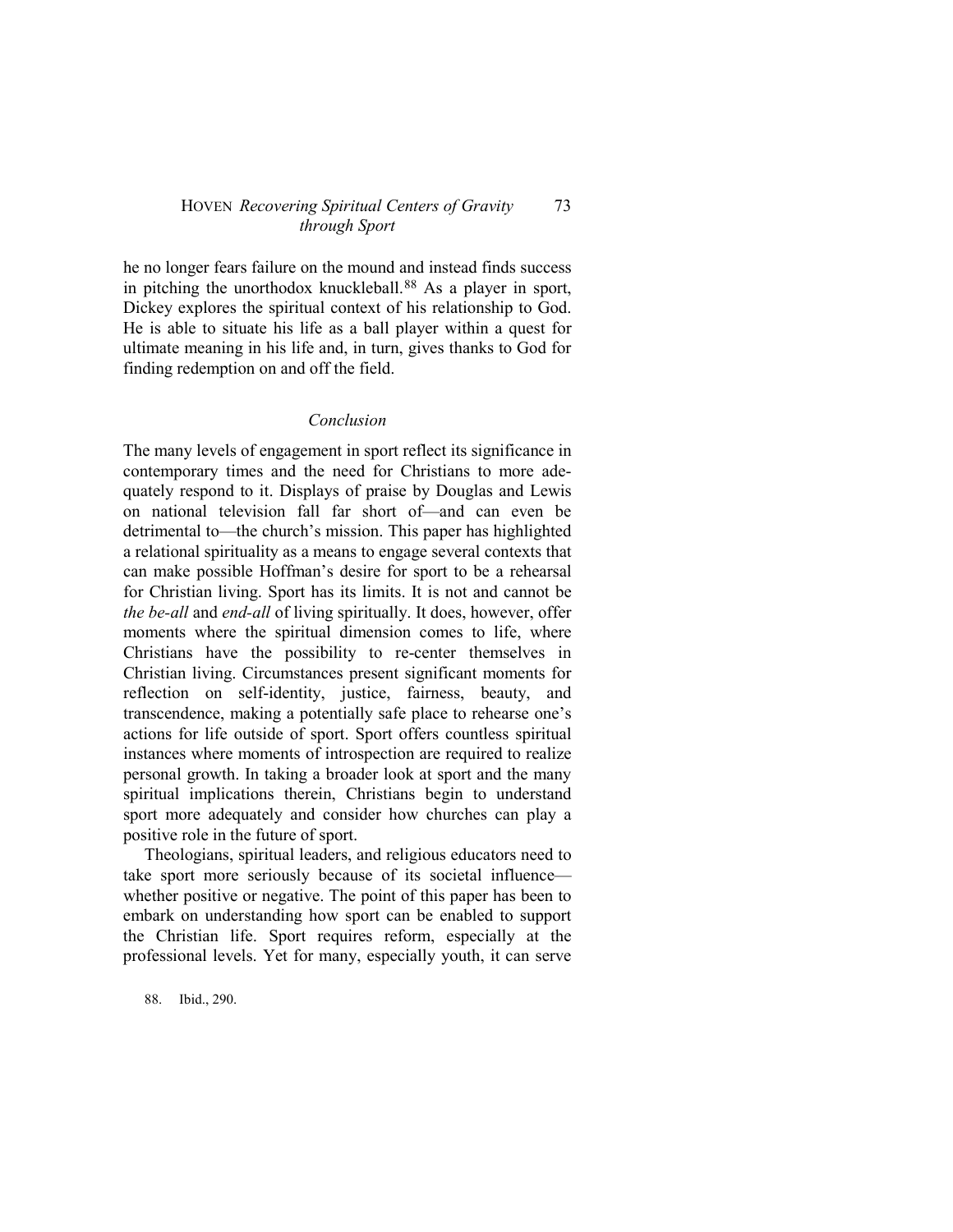as a time of re-creation—a time to re-create oneself, to regain or find one's spiritual center of gravity. The North American sport reports detailed above highlight the trend that uses sport as an agent for social change;<sup>[89](#page-23-0)</sup> churches would be wise to engage and become a partner in the reform of sport. What in the Christian tradition could be helpful in this dialogue? The list is potentially very long. Topics include continued research on a spirituality of play, the body/spirit unity in sporting experiences, and several moral questions that arise in any given sport. There is also good reason to seek out making links between a variety of historical Christian spiritualties and potential sport spiritualties. These spiritual practices could build upon the spiritual experiences garnered in sport settings. While the above descriptions of spiritual contexts and examples of different levels of engagement in sport are helpful, they are a first step. Engaging biblical, contemplative, or justice-oriented Christian practices could give a richer reflection on sporting experiences. Exerting energy toward supporting sport and its participants in the above ways goes against the grain of a more scientific and technical approach to sport. Christian thought, as part of the arts, can enhance sporting experiences. Without any doubt, however, it would be wise for this work to begin with the experiences of participants in sport. The above table on the levels of engagement in sport for recovering one's spiritual center of gravity successfully underlines sporting experiences and gives them new life through examination of the spiritual dimension.

## *Bibliography*

- Adams, Kate, et al. *The Spiritual Dimension of Childhood.* Philadelphia: Jessica Kingsley, 2008.
- CCES = Canadian Centre for Ethics in Sport. "Mission." Online: http://www.cces.ca/en/mission.

<span id="page-23-0"></span>89. Kidd, "Epilogue."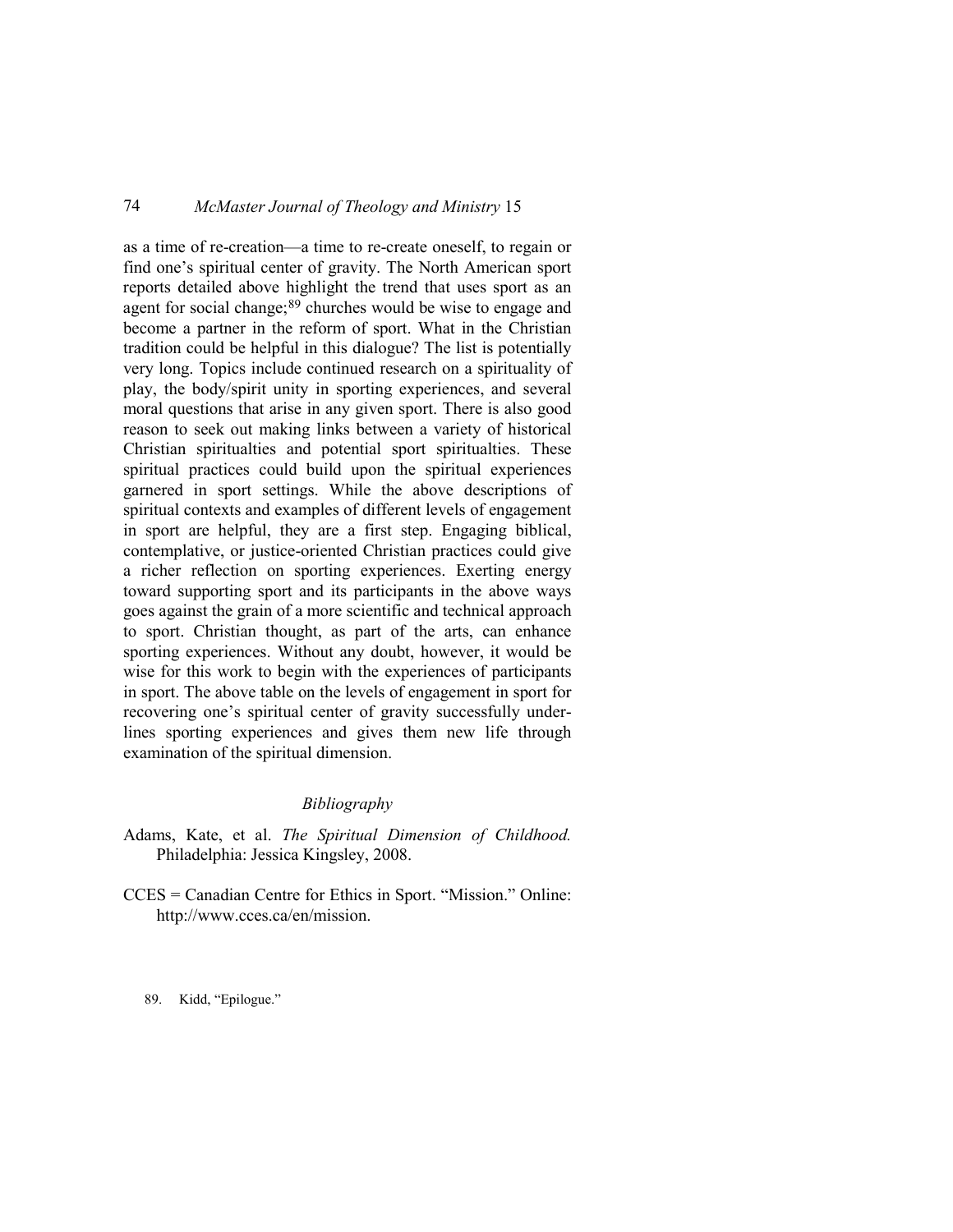- Christiansen, Drew, and Walter Grazer, eds. *"And God Saw That It Was Good": Catholic Theology and the Environment.* Washington, DC: United States Catholic Conference, 1996.
- Clifford, Anne. "Creation." In *Systematic Theology: Roman Catholic Perspectives*, edited by Francis Schüssler Fiorenza and John Galvin, 193–248. Minneapolis, MN: Fortress, 1991.
- Csikszentmihalyi, Mihaly. *Flow: The Psychology of Optimal Experience.* New York: Harper Perennial, 2008.
- De Souza, Marian. "Rediscovering the Spiritual Dimension in Education: Promoting a Sense of Self and Place, Meaning and Purpose in Learning." In *International Handbook of the Religious, Moral and Spiritual Dimensions in Education*, edited by Marian De Souza et al., 1127–39. London: Springer, 2009.
- Dickey, R. A. *Wherever I Wind Up.* New York: Blue Rider, 2012.
- Emmons, Robert. *The Psychology of Ultimate Concern.* New York: Guilford, 1999.
- Falla, Jack. "Building a Rink of Your Own." In *The Greatest Hockey Stories Ever Told: The Finest Writers on Ice*, edited by Bryant Urstadt, 171–82. Guilford, CT: Lyons, 2004.
- Galli, Mark. "Christian Athletes Are Not Role Models." *Christianity Today* (January 31, 2013). Online: http://www. christianitytoday.com/ct/2013/january-web-only/christianathletes-are-not-role-models.html.
- Gardner, Howard. *Multiple Intelligences: New Horizons.* New York: Basic Books, 2006.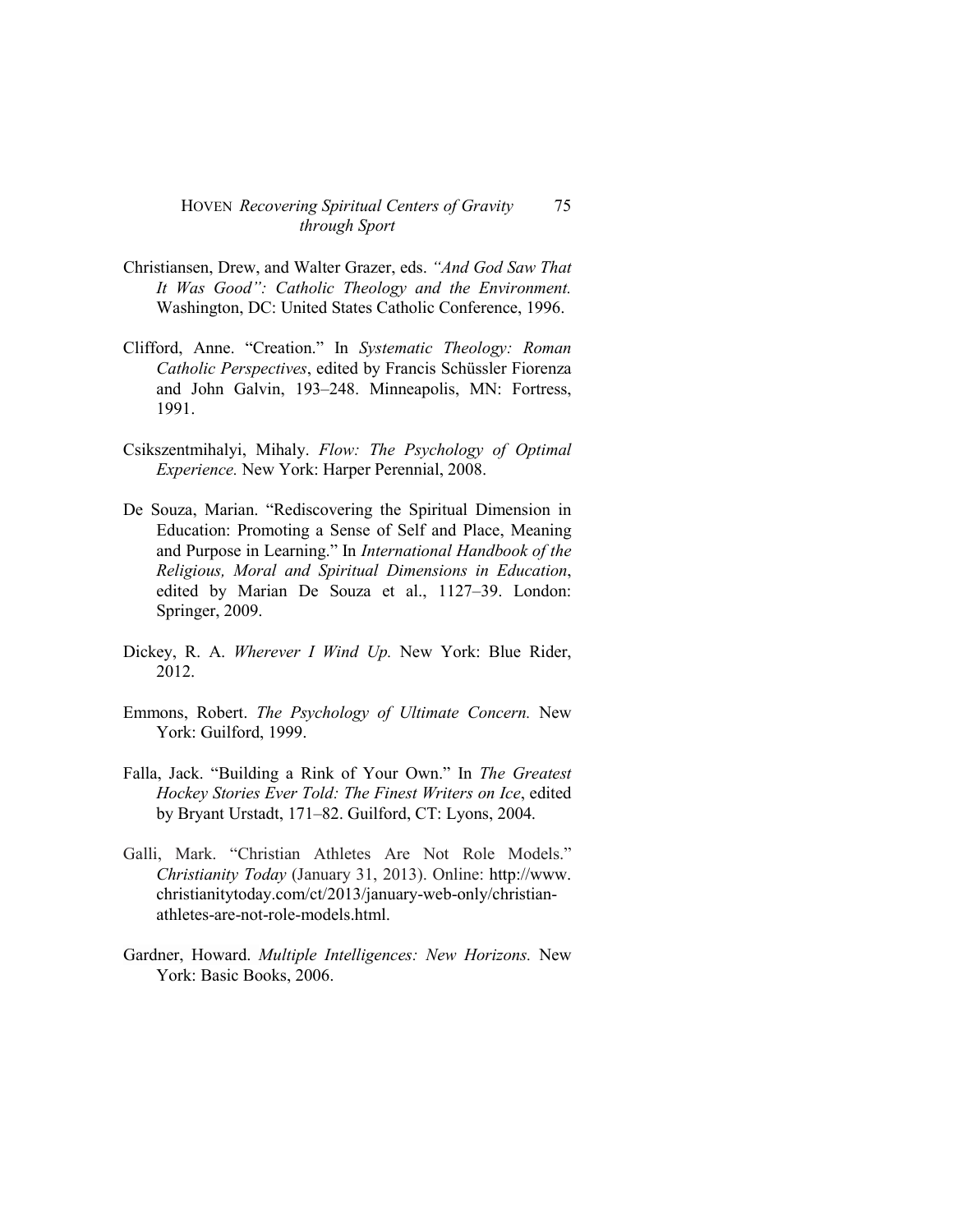- Goertz, Stephan. "Sport as a Sign of the Times: Pastoral Observations and Challenges." In *Sport and Christianity: A Sign of the Times in the Light of Faith*, edited by K. Lixey et al., 189–205. Washington, DC: The Catholic University of America Press, 2013.
- Gretzky, Wayne. *Gretzky: An Autobiography.* New York: HarperCollins, 1990.
- Hall, Colin, and Stephen Page. *The Geography of Tourism and Recreation: Environment, Place and Space*. 3rd ed. New York: Routledge, 2006.
- Hay, David, and Rebecca Nye. *The Spirit of the Child*. Rev. ed. London: Jessica Kingsley, 2006.
- Hayes, Graeme, and John Karamichas, eds. *Olympic Games, Mega-Events and Civil Societies: Globalization, Environment, Resistance.* New York: Palgrave, 2012.
- Heintzman, Paul. "Leisure Studies and Spirituality: A Christian Critique." *Journal of the Christian Society for Kinesiology and Leisure Studies* 1, no. 1 (2010), 19–31.
- Hochstetler, Doug. "Running in Place: Significance on the Treadmill." In *Pragmatism and the Philosophy of Sport*, edited by Richard Lally et al., 63–76. Lanham, MD: Lexington, 2013.
- Hoffman, Shirl. *Good Game: Christianity and the Culture of Sports.* Waco, TX: Baylor University Press, 2010.
	- ———. "Whatever Happened to Play?" *Christianity Today* (February 2010) 20–25.
- Humphreys, Brad, and Jane Ruseski. *The Size and Scope of the Sports Industry in the United States*. IASE/NAASE Working Paper Series 8, no. 11 (2008). Online: http://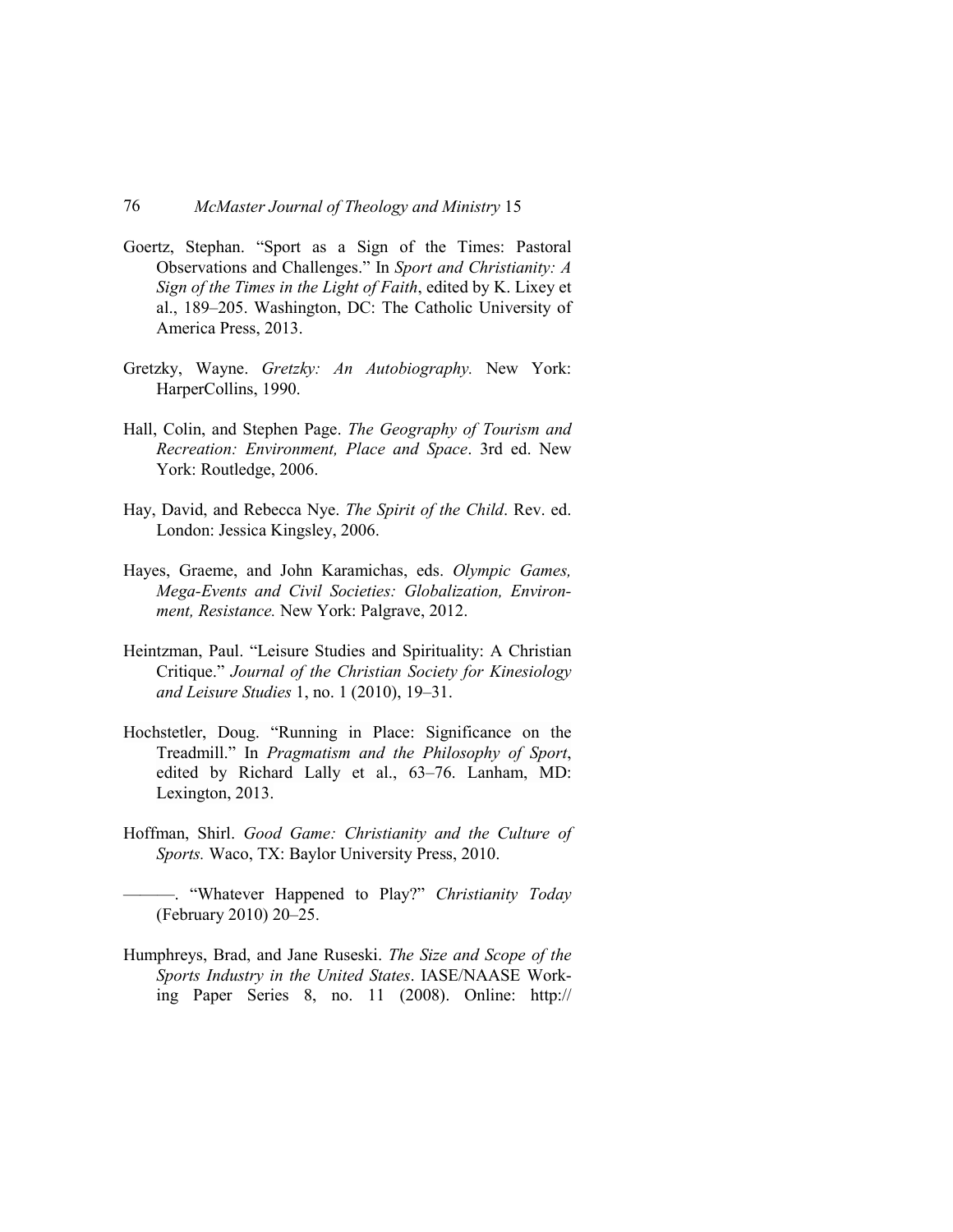college.holycross.edu/RePEc/spe/HumphreysRuseski\_Sport sIndustry.pdf.

- Hyde, Brendan. *Children and Spirituality: Searching for Meaning and Connectedness.* London: Jessica Kingsley, 2008.
- Kelly, Patrick. *Catholic Perspectives on Sports: From Medieval to Modern Times.* Mahwah, NJ: Paulist, 2012.
- Kidd, Bruce. "Epilogue: The Struggles Must Continue." *Sport in Society: Cultures, Commerce, Media, Politics* 13, no. 1 (2009) 157–65.
- Lonergan, Bernard. *Method in Theology.* Toronto: University of Toronto Press, 1971.
- Mulholland, Elizabeth. *What Sport Can Do: The True Sport Report.* Ottawa: True Sport, 2008. Online: http://www. truesportpur.ca/files/pdfs/TS\_report\_EN\_webdownload.pdf.
- Novak, Michael. *The Joy of Sports.* New York: Basic Books, 1976.
- Parry, Jim, et al. *Theology, Transcendence, and Ethics in Sport.* New York: Routledge, 2011.
- Pontifical Council for the Laity. "Church and Sport Office" (2004). http://www.laici.va/content/laici/en/sezioni/chiesae-sport.html.
- Reiter, Annette. *Parenting an Athlete.* Mustang, OK: Tate, 2011.
- Richardson, Norman. *The Church at Play: A Manual for Directors of Social and Recreational Life.* New York: Abingdon, 1922.